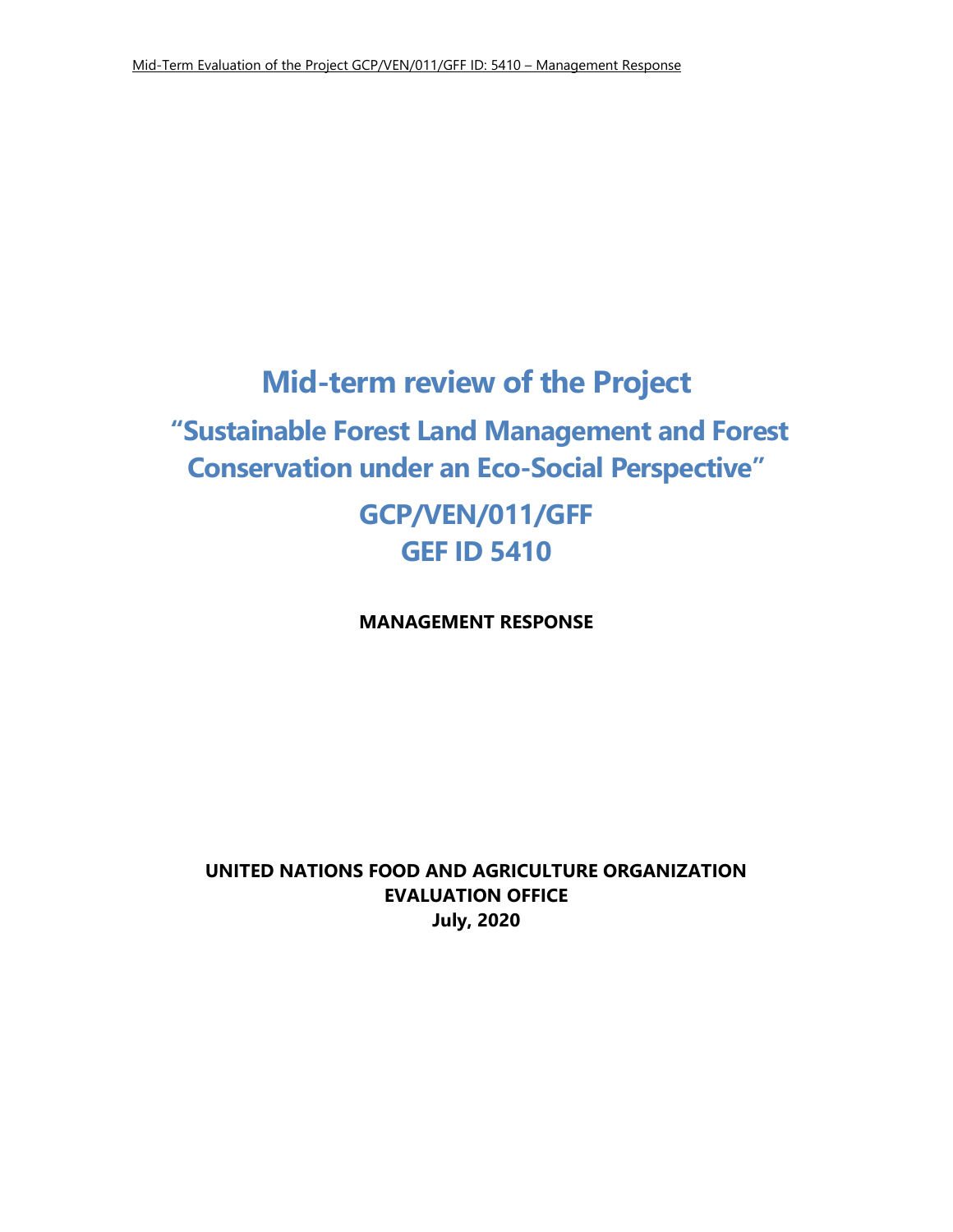#### **Introduction**

- 1. Evaluation contributes to accountability and learning lessons, and should lead to improved management decision making and performance. For evaluation to play its role, as part of a set of measures and procedures, careful consideration of its recommendations is required.
- 2. Since 2006, FAO's evaluation policy states that all its evaluations should receive a management response (MR) and a follow-up report (FR). Standardized and controlled quality of the responses of the Organization and follow-up reports for the evaluations improve the transparency of the evaluation process and allow for lessons to be drawn from its effectiveness, and compliance with the corporate evaluation policy.
- 3. The FAO Office of Evaluation (OED) is also aware that evaluation reports should themselves facilitate decision making by the Administration on recommendations and follow-up. Accordingly, in fulfilling its quality control function, the OED, will strive to ensure that evaluation recommendations are clearly and unambiguously stated.
- 4. All inquiries about these procedures should be sent to the Director of the Evaluation Office.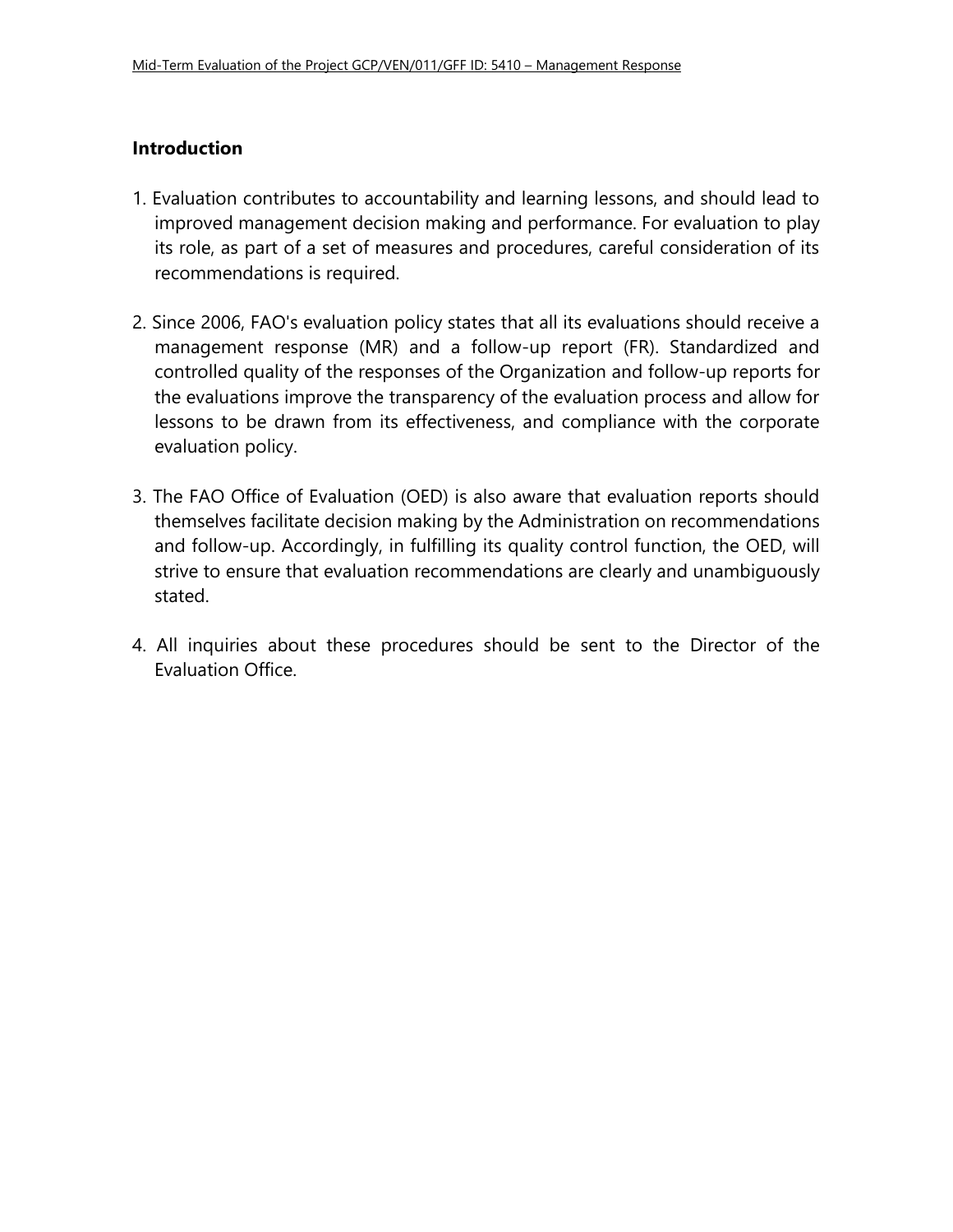#### **Management response**

#### **General Response to the Evaluation**

The Management highlights the comprehensive review made by the Mid-Term Review (MTR) team to the "Sustainable Land Forest Management and Forest Conservation under an Eco-Social Perspective" Project - GCP/VEN/011/GFF, whose area of intervention is the Imataca Forest Reserve (RFI) located in the southeast of the Bolivarian Republic of Venezuela. Similarly, the Final Evaluation Report is welcomed, as it serves as accountability to the donor (GEF) and the national government as counterpart in the implementation of the Project, and at the same time allows to assess the progress made by the Project towards achievement of its objectives and results to date, by identifying the challenges and corrective measures needed to improve the scope of the results and providing information to Project decision makers.

The MTR was carried out by an independent consulting team with the support of the FAO Representation in Venezuela. Its main objective was to review the effectiveness, efficiency, ownership, inclusion of cross-cutting dimensions and prospects for Project sustainability during the first period of its implementation (2016-2019). A ten-day field study was carried out (from February 26 to March 4, 2020). The findings and conclusions obtained at Project mid-term allowed making an overall rating of the Project: Moderately Satisfactory, and a rating of the progress towards the achievement of Project objectives and results: Moderately Satisfactory.

The evaluation is considered to be comprehensive and timely, highlighting within its findings an unexpected result of maximum importance for the success of the Project, its replicability and sustainability. Furthermore, as a result of the efforts made to implement Project actions, a strategic alliance was signed between the Venezuelan State (represented by the People's Ministry for Eco-socialism, MINEC) and the organized communities that created the "Empresa de Propiedad Social Directa Comunal TUKUPU," for the management of 6,487.12 hectares in Unit 3 of the RFI. The alliance stipulates a preponderant participation of the Kariña ethnic group (95%) in the usufruct of the forest resources present in the assigned area.

The report establishes eight (8) recommendations, categorized under five (5) operational recommendations and three (3) strategic recommendations, of which the first six (6), including recommendation eight (8), are accepted in their entirety, since they respond to the challenges identified in the implementation of the Project, and are in line with the actions set out to move on towards achievement of the proposed results and goals. Regarding the strategic recommendations, at the request of the counterpart (MINEC) recommendation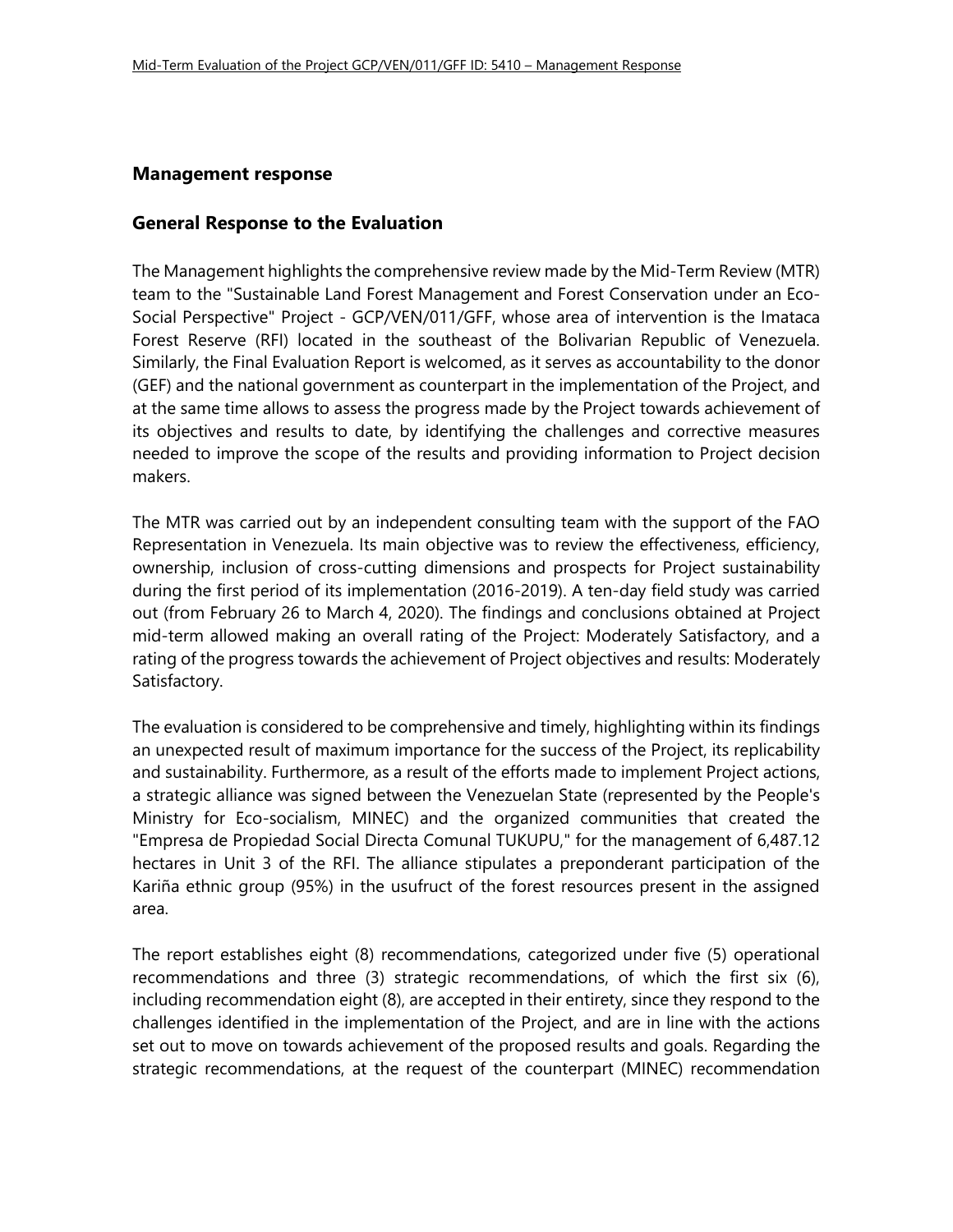seven (7) is partially accepted, since they considered certain changes in the wording of this recommendation.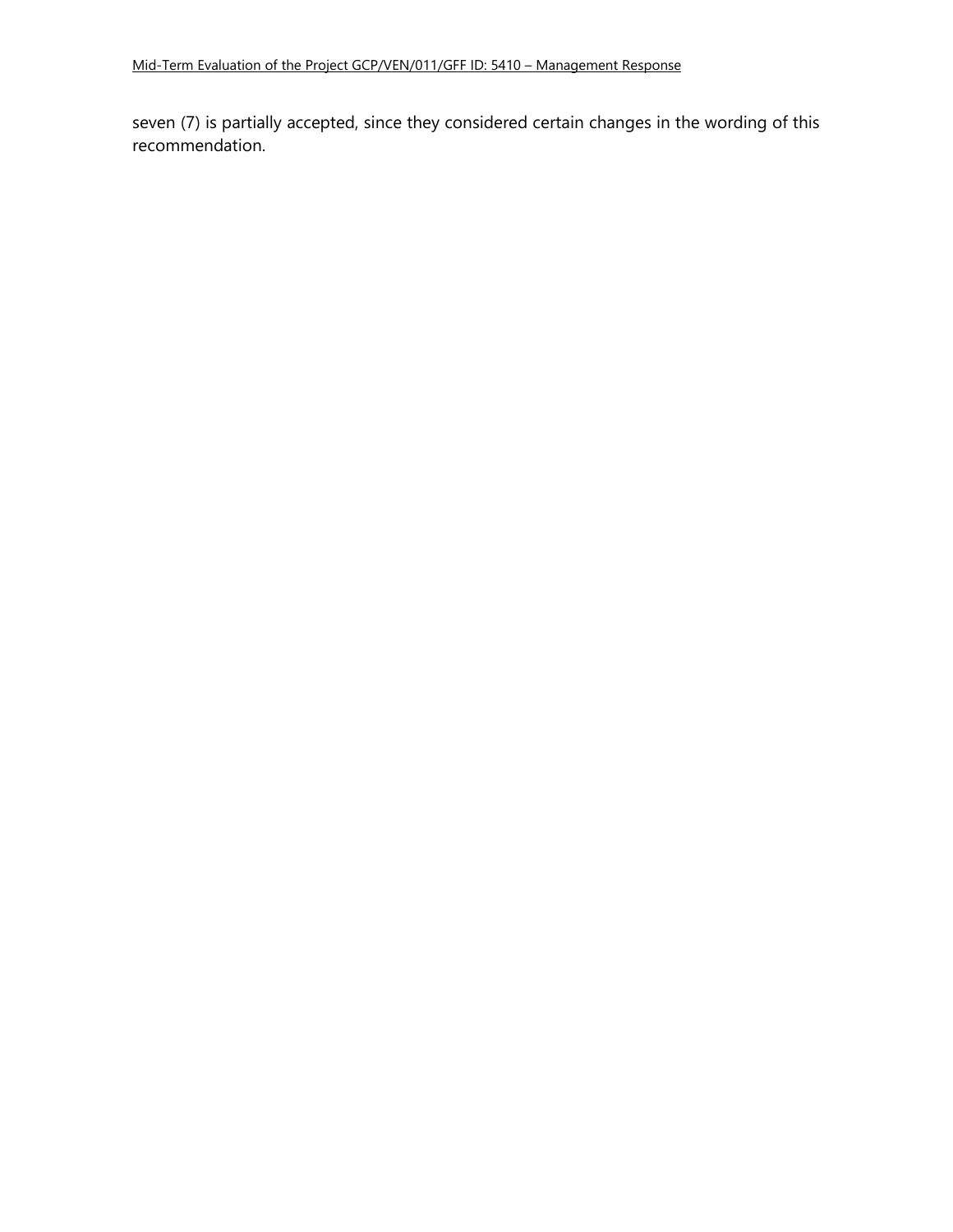### **Response for each Recommendation Management Response Matrix<sup>1</sup>**

| Management Response to the Mid-Term Review of the "Forest Land Management and Forest | <b>Date</b>      |
|--------------------------------------------------------------------------------------|------------------|
| Conservation under an Eco-social Perspective" Project - GCP/VEN/011/GFF GEF ID: 5410 | <b>July 2020</b> |

| (a)                                                                                    | (b)                                                                         | (c)                                                                                              | (d)              | (e)    | (f)                                                |
|----------------------------------------------------------------------------------------|-----------------------------------------------------------------------------|--------------------------------------------------------------------------------------------------|------------------|--------|----------------------------------------------------|
| Recommendations of<br>the evaluation                                                   | Management<br>Response<br>Accepted,<br>partially<br>accepted or<br>rejected | Management Plan<br>Actions to be taken and/or<br>comments on partial acceptance<br>or rejection. | Responsible Unit | Period | Additional<br>financing<br>required (YES<br>or NO) |
| <b>1. Operational Recommendations</b><br>To the Project team and partner organizations |                                                                             |                                                                                                  |                  |        |                                                    |

<sup>&</sup>lt;sup>1</sup> Each column refers to previously identified items.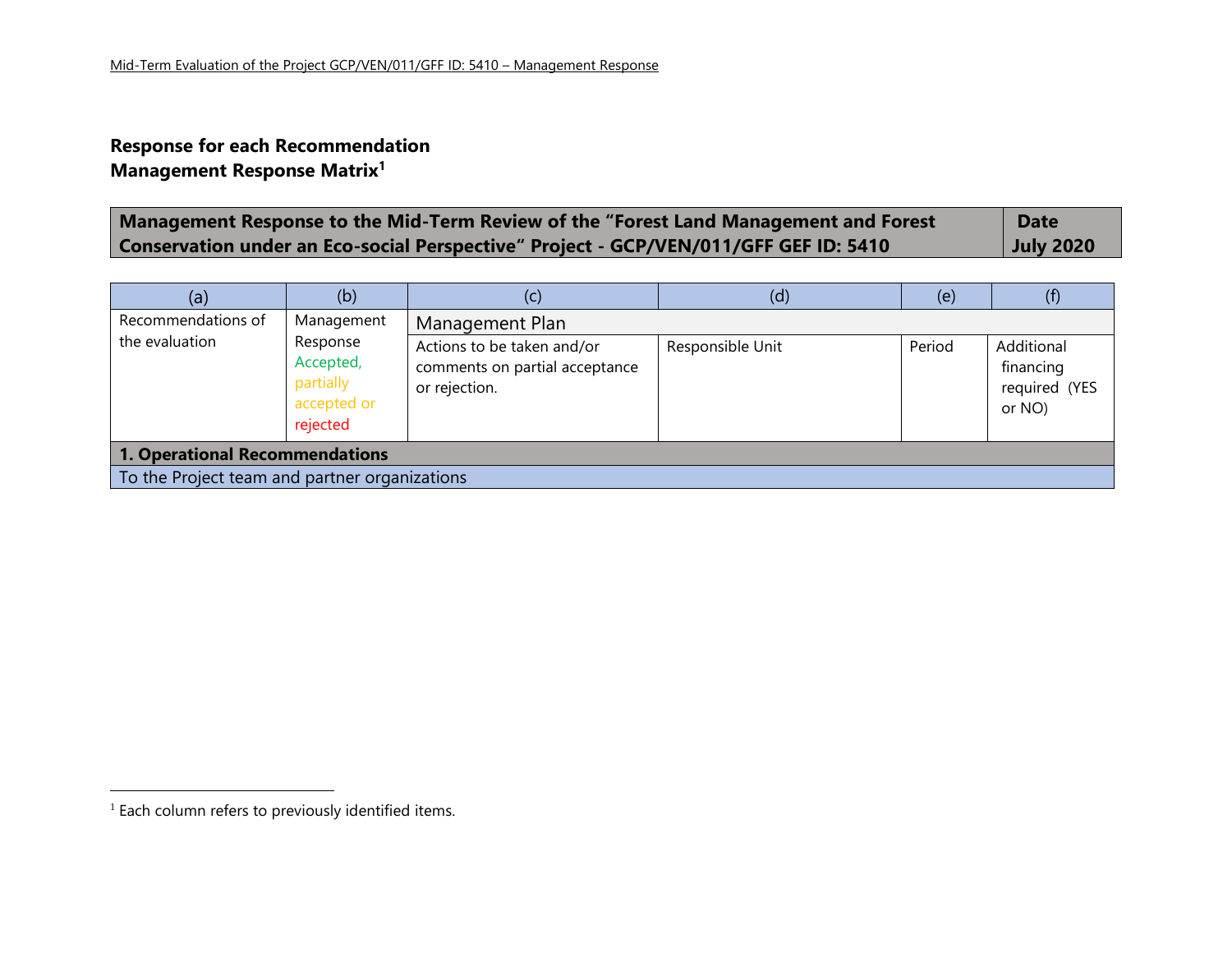| <b>Recommendation 1:</b> | <b>Accepted</b> | The management accepts               | Project team, OTL, Project    | 2 <sub>nd</sub> | <b>NO</b> |
|--------------------------|-----------------|--------------------------------------|-------------------------------|-----------------|-----------|
| Carrying out a realistic |                 | Recommendation 1, and                | partners, steering committee. | semester        |           |
| analysis of the          |                 | considers it a fundamental           |                               | 2020 and        |           |
| possibility of achieving |                 | general guideline that will be       |                               | 1 <sup>st</sup> |           |
| outstanding outcomes     |                 | used to define the action            |                               | semester        |           |
| and goals, in order to   |                 | strategies to be adopted for the     |                               | 2021            |           |
| propose prioritization   |                 | achievement of pending               |                               |                 |           |
| of the most essential    |                 | outcomes and goals. This will be     |                               |                 |           |
| ones.                    |                 | reflected in the six-monthly and     |                               |                 |           |
|                          |                 | annual work plans for the            |                               |                 |           |
| Suggestion 1: In order   |                 | remainder of the Project.            |                               |                 |           |
| to achieve the Project's |                 | In view of the current reality, this |                               |                 |           |
| objectives, it will be   |                 | analysis must inevitably include     |                               |                 |           |
| necessary to prioritize  |                 | the situation generated by the       |                               |                 |           |
| the implementation of    |                 | COVID-19 pandemic, which, since      |                               |                 |           |
| SINIIF (National         |                 | March 2020, has limited field        |                               |                 |           |
| Integrated Forest        |                 | activities and consequently the      |                               |                 |           |
| Information System)      |                 | progress of outcomes whose           |                               |                 |           |
| with the existing        |                 | implementation requires missions     |                               |                 |           |
| information, the         |                 | to compile field information and     |                               |                 |           |
| website and the          |                 | direct contact with indigenous       |                               |                 |           |
| communication plan,      |                 | communities in the Project area.     |                               |                 |           |
| missing restoration      |                 |                                      | Project team, ENAFOR, EPSCD   |                 |           |
| manuals and              |                 | As a work strategy that adds         | Tukupu, national consultants. |                 |           |
| monitoring plots (with   |                 | value to Recommendation 1, we        |                               |                 |           |
| in situ training and     |                 | have designed a synergy -            |                               |                 |           |
| adaptation of current    |                 | transversality broad line that       |                               |                 |           |
| methodology to one       |                 | entails adding efforts of a high     |                               |                 |           |
| more feasible to carry   |                 | percentage of the activities that    |                               |                 |           |
| out), as well as the     |                 | have been implemented in the         |                               |                 |           |
| space for inter-         |                 | different outcomes of the Project.   |                               |                 |           |
| institutional            |                 | Such outcomes will be developed      |                               |                 |           |
| networking.              |                 | in the area of the Strategic         |                               |                 |           |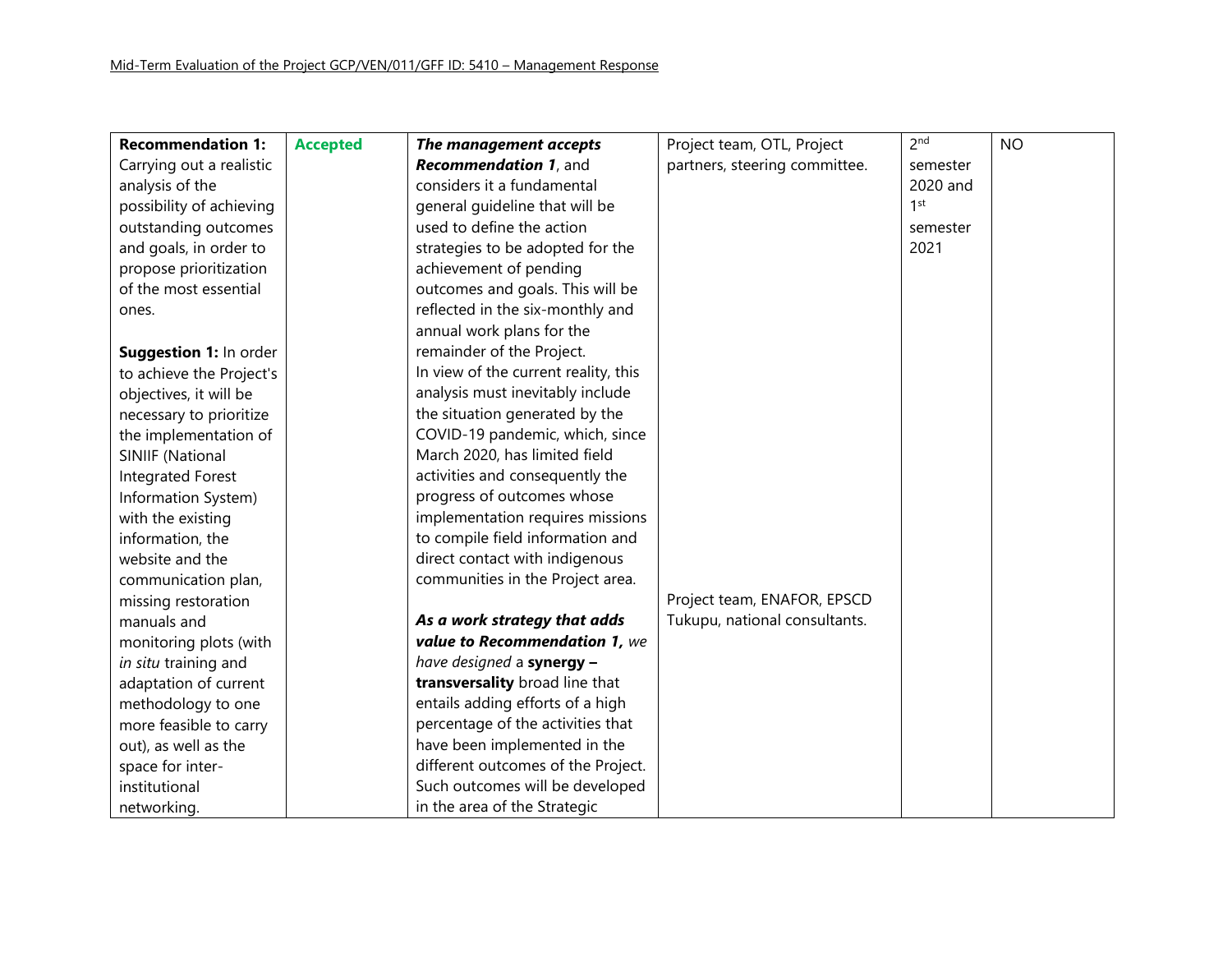|                          | Alliance ENAFOR-EPSDC-Tukupu       |                                 |                 |   |
|--------------------------|------------------------------------|---------------------------------|-----------------|---|
| <b>Suggestion 2:</b>     | (sub-basin of the La Lagunita      |                                 |                 |   |
| Accelerating the         | Creek, Unit C3 of the RFI). Within |                                 |                 |   |
| installation of servers, | those outcomes/activities we can   |                                 |                 |   |
| ensuring that the        | indicate Sustainable forest        |                                 |                 |   |
| minimum conditions       | comanagement (P2.1.3),             |                                 |                 |   |
| of infrastructure,       | management and delimitation of     |                                 |                 |   |
| security and             | operational units (P1.2.2, P2.1.2) |                                 |                 |   |
| maintenance capacity     | and participatory forest           |                                 |                 |   |
| of the equipment are     | monitoring for various purposes    |                                 |                 |   |
| met.                     | (P1.1.6, P2.2.2), market analysis  |                                 |                 |   |
|                          | (P3.2.3) and financing schemes     |                                 |                 |   |
| Suggestion 3: It         | (P3.2.5).                          |                                 |                 |   |
| would be appropriate     | The work plan was presented in     |                                 |                 |   |
| to approve the           | the PIR 2020.                      |                                 |                 |   |
| requested extension      |                                    |                                 |                 |   |
| and even, if possible,   | <b>Consistent with</b>             | Technical assistant responsible |                 |   |
| depending on the         | <b>Recommendation 1 and</b>        | for Component 1, consultants    |                 |   |
| budget, evaluate the     | according to Suggestion 1, the     | involved in the implementation  |                 |   |
| possibility of           | <b>Administration</b> has been     | of outcomes, CENDITEL, MINEC.   |                 |   |
| extending the Project    | working as follows:                |                                 |                 |   |
| between 8 and 12         |                                    |                                 |                 |   |
| months. This would       | 1) During the implementation of    |                                 |                 |   |
| provide additional       | SINIIF, specific system modules    |                                 |                 |   |
| time to get closer to    | have been developed with the       |                                 |                 |   |
| the Project's goals and  | existing information. In this      |                                 |                 |   |
| improve the              | regard:                            |                                 |                 |   |
| possibilities of         | i. The SPECIES module is being     |                                 |                 | N |
| sustainability of the    | developed, specifically on         |                                 | 2 <sub>nd</sub> |   |
| initiative.              | plant species and with             |                                 | semester        |   |
|                          | emphasis on the taxonomic          |                                 | 2020 and        |   |
|                          | aspect, since this constitutes     |                                 | 1 <sup>st</sup> |   |
|                          | the central axis from which        |                                 |                 |   |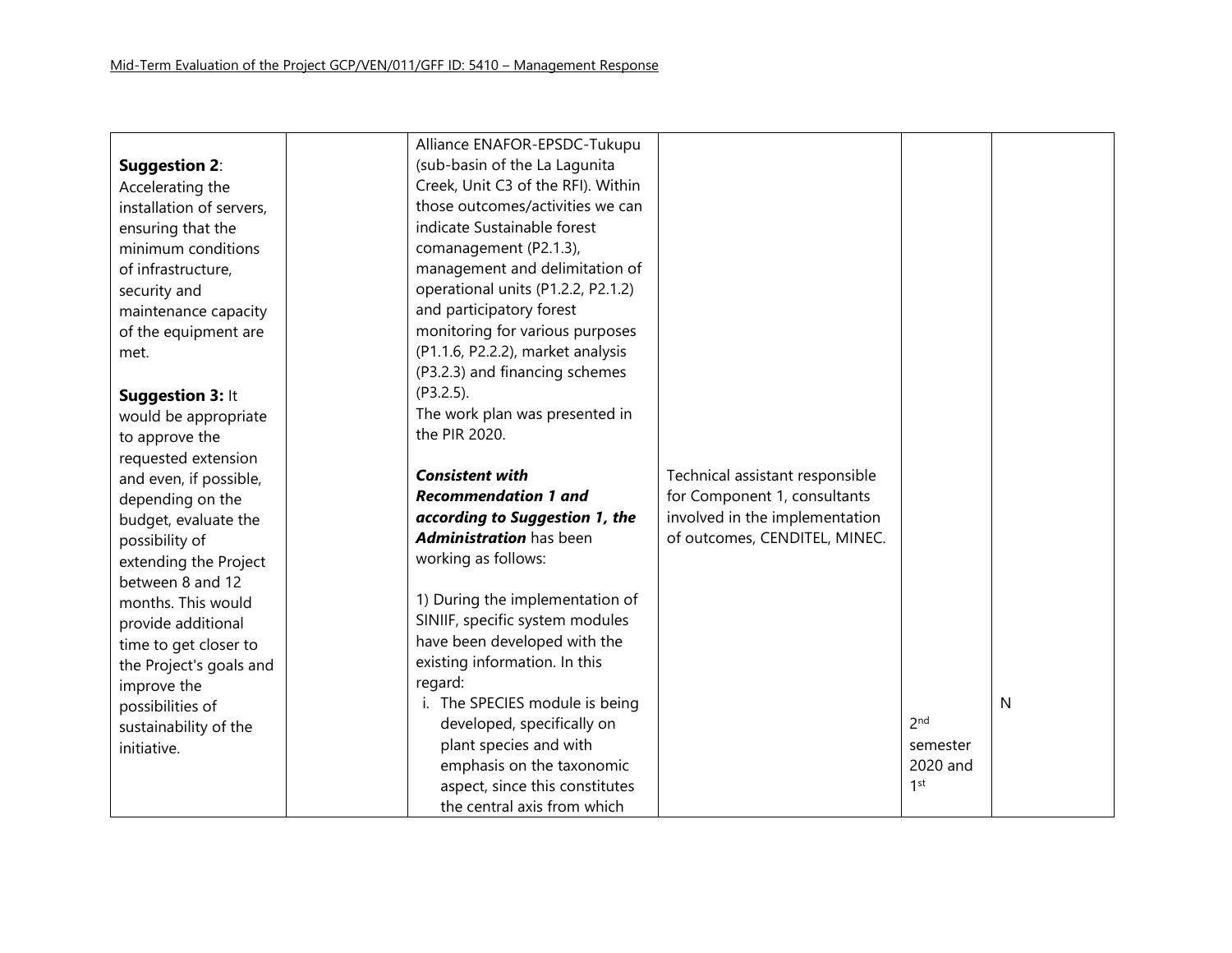|  |     | the other attributes of the       | semester |  |
|--|-----|-----------------------------------|----------|--|
|  |     | species are derived               | 2012     |  |
|  |     | (synonymy, vernacular names,      |          |  |
|  |     | uses and ethnobotany, wood        |          |  |
|  |     | anatomy and physical-             |          |  |
|  |     | mechanical properties, and        |          |  |
|  |     | distribution of species).         |          |  |
|  | ii. | The INDIVIDUAL module is          |          |  |
|  |     | developed, whether arboreal       |          |  |
|  |     | or other biotypes (mainly         |          |  |
|  |     | lianas), and it is derived from   |          |  |
|  |     | the design of multipurpose        |          |  |
|  |     | plots and the dasometric,         |          |  |
|  |     | ecological, phytosociological-    |          |  |
|  |     | structural-floristic surveys,     |          |  |
|  |     | carbon evaluation and             |          |  |
|  |     | phenology, among others.          |          |  |
|  |     | The relation of the module        |          |  |
|  |     | with the species is included,     |          |  |
|  |     | but also its own needs of         |          |  |
|  |     | information processing,           |          |  |
|  |     | inventories, ecological           |          |  |
|  |     | indexes, etc., as well as various |          |  |
|  |     | reports for the display of        |          |  |
|  |     | results and consultations.        |          |  |
|  |     | iii. The services of the National |          |  |
|  |     | Centre for Development and        |          |  |
|  |     | Research in Free Technologies     |          |  |
|  |     | Foundation (CENDITEL) have        |          |  |
|  |     | been hired for the                |          |  |
|  |     | development of the system.        |          |  |
|  |     |                                   |          |  |
|  |     |                                   |          |  |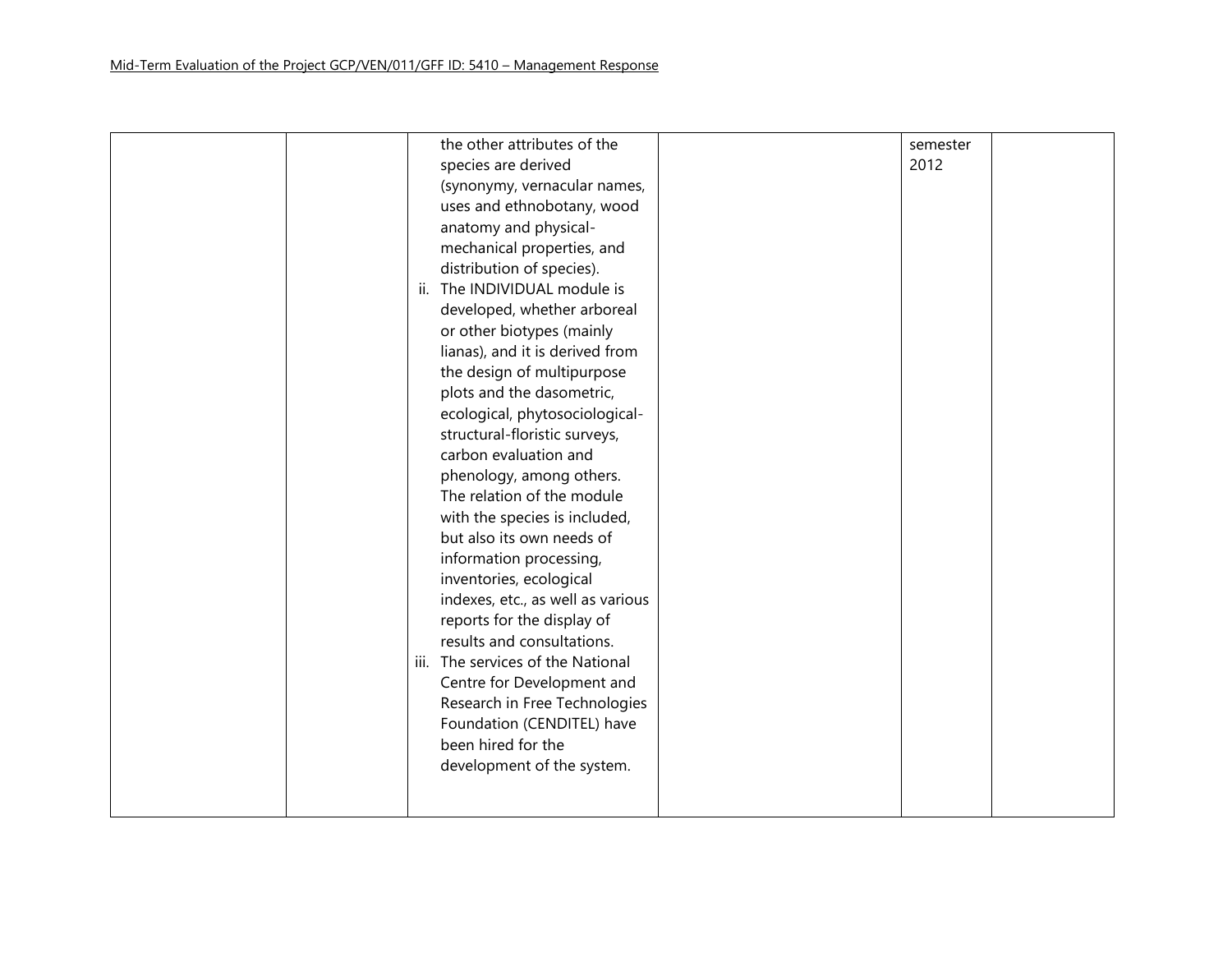| 2) A communication plan has      | Technical assistant responsible |                 |   |
|----------------------------------|---------------------------------|-----------------|---|
| been carried out (explained in   | for Component 4, M&E team,      |                 |   |
|                                  | communication and               |                 |   |
| detail in recommendation 2),     |                                 |                 |   |
| where a web page is incorporated | dissemination team, CENDITEL.   |                 |   |
| as a first-order dissemination   |                                 |                 |   |
| channel to make the Project's    |                                 |                 |   |
| initiatives visible. For the     |                                 |                 |   |
| development of this website, a   |                                 |                 |   |
| letter of agreement was signed   |                                 |                 |   |
| with the National Centre for     |                                 |                 |   |
| Development and Research in      |                                 |                 |   |
| Free Technologies Foundation     |                                 |                 |   |
| (CENDITEL), which is responsible |                                 |                 |   |
| for the implementation and       |                                 |                 |   |
| maintenance of the website under |                                 |                 |   |
| the guidelines of the Project's  |                                 |                 |   |
| Communication and                |                                 |                 |   |
| Dissemination Unit.              |                                 |                 |   |
|                                  |                                 |                 |   |
| 3) Two consultancies have been   | CTP, technical assistant        | 2 <sub>nd</sub> | N |
| incorporated to make the         | responsible for Component 3,    | semester        |   |
| preparation of the restoration   | hired consultants involved.     | 2020            |   |
| manuals more dynamic:            |                                 |                 |   |
| i. The first consultancy for the |                                 |                 |   |
| design of a manual that          |                                 |                 |   |
| applies ecological restoration   |                                 |                 |   |
| concepts to the recovery of      |                                 |                 |   |
| tropical rainforest in           |                                 |                 |   |
| Venezuela, which also            |                                 |                 |   |
| includes information for         |                                 |                 |   |
|                                  |                                 |                 |   |
| decision making and              |                                 |                 |   |
| implementation of restoration    |                                 |                 |   |
| measures, as well as a training  |                                 |                 |   |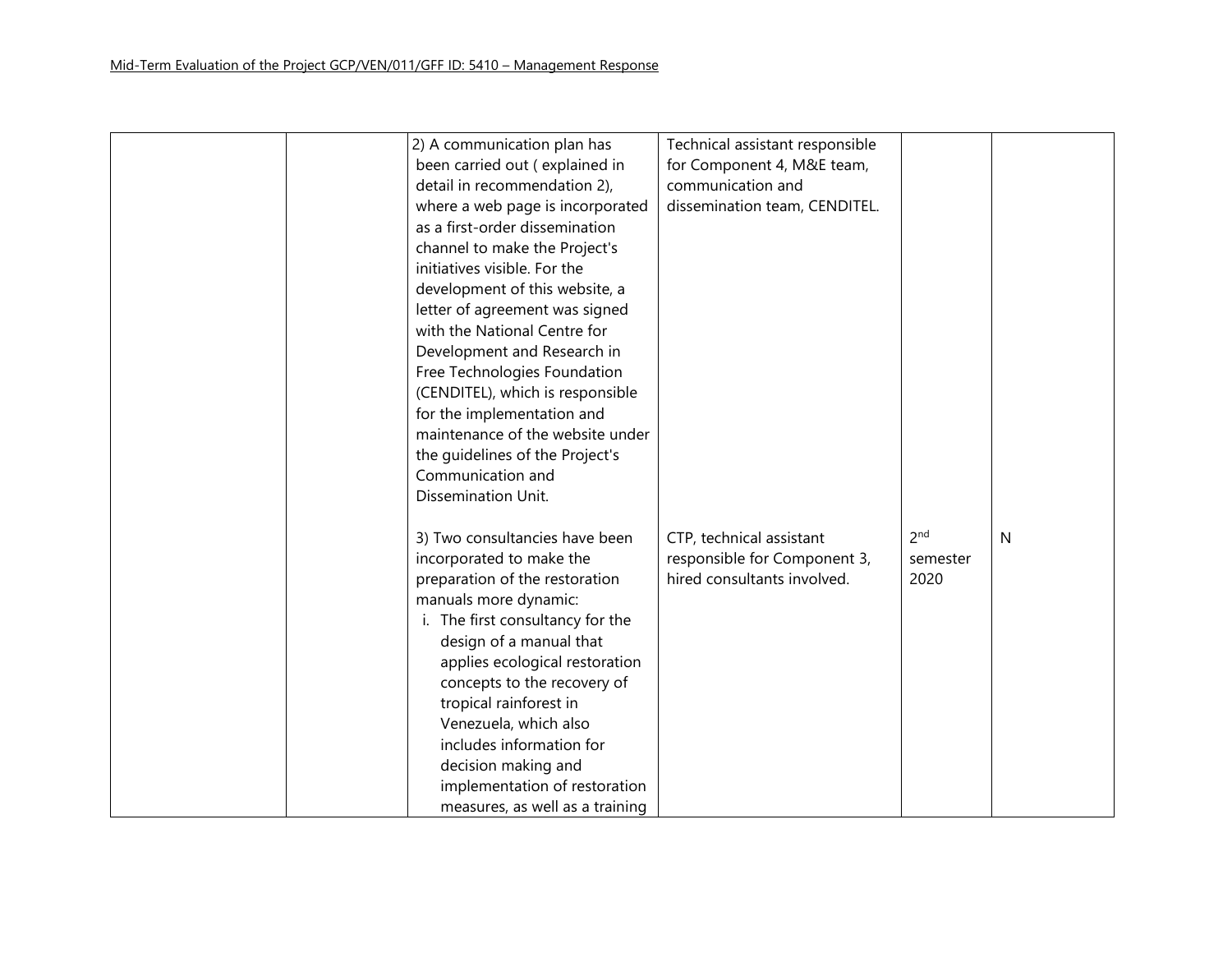| program for the community           |                              |                 |              |
|-------------------------------------|------------------------------|-----------------|--------------|
| and institutional stakeholders.     |                              |                 |              |
| ii. The second consultancy,         |                              |                 |              |
| whose objective is the design       |                              |                 |              |
| of a manual that applies            |                              |                 |              |
| ecological restoration              |                              | 2 <sub>nd</sub> | $\mathsf{N}$ |
| concepts to Venezuelan              |                              | semester        |              |
| mangroves, also contains            |                              | $2020 - 1$ st   |              |
| information for decision            |                              | semester        |              |
| making and implementation           |                              | 2021            |              |
| of restoration measures, as         |                              |                 |              |
| well as a training program for      |                              |                 |              |
| the community and                   |                              |                 |              |
| institutional stakeholders.         |                              |                 |              |
|                                     | CTP, technical assistant     |                 |              |
| 4) Regarding monitoring plots       | responsible for Component 3, |                 |              |
| (with in situ training and          | national consultants.        |                 |              |
| adaptation of the current           |                              |                 |              |
| methodology to a more feasible      |                              |                 |              |
| one), progress is made in the       |                              |                 |              |
| design of a multifunctional unit    |                              |                 |              |
| that responds to a basic            |                              |                 |              |
| statistical design, easy to install |                              |                 |              |
| and have its different              |                              |                 |              |
| components evaluated, which         |                              |                 |              |
| we have called "multipurpose        |                              |                 |              |
| plots." This multifunctional unit   |                              | 2 <sub>nd</sub> | $\mathsf{N}$ |
| provides us with the census and     |                              | semester        |              |
| inventory of forest mass, and       |                              | $2020 - 1$ st   |              |
| also allows us to know and          |                              | semester        |              |
| evaluate NTFPs, aerial biomass      |                              | 2021            |              |
| and other carbon deposits, and      |                              |                 |              |
| the phytosociological, structural   |                              |                 |              |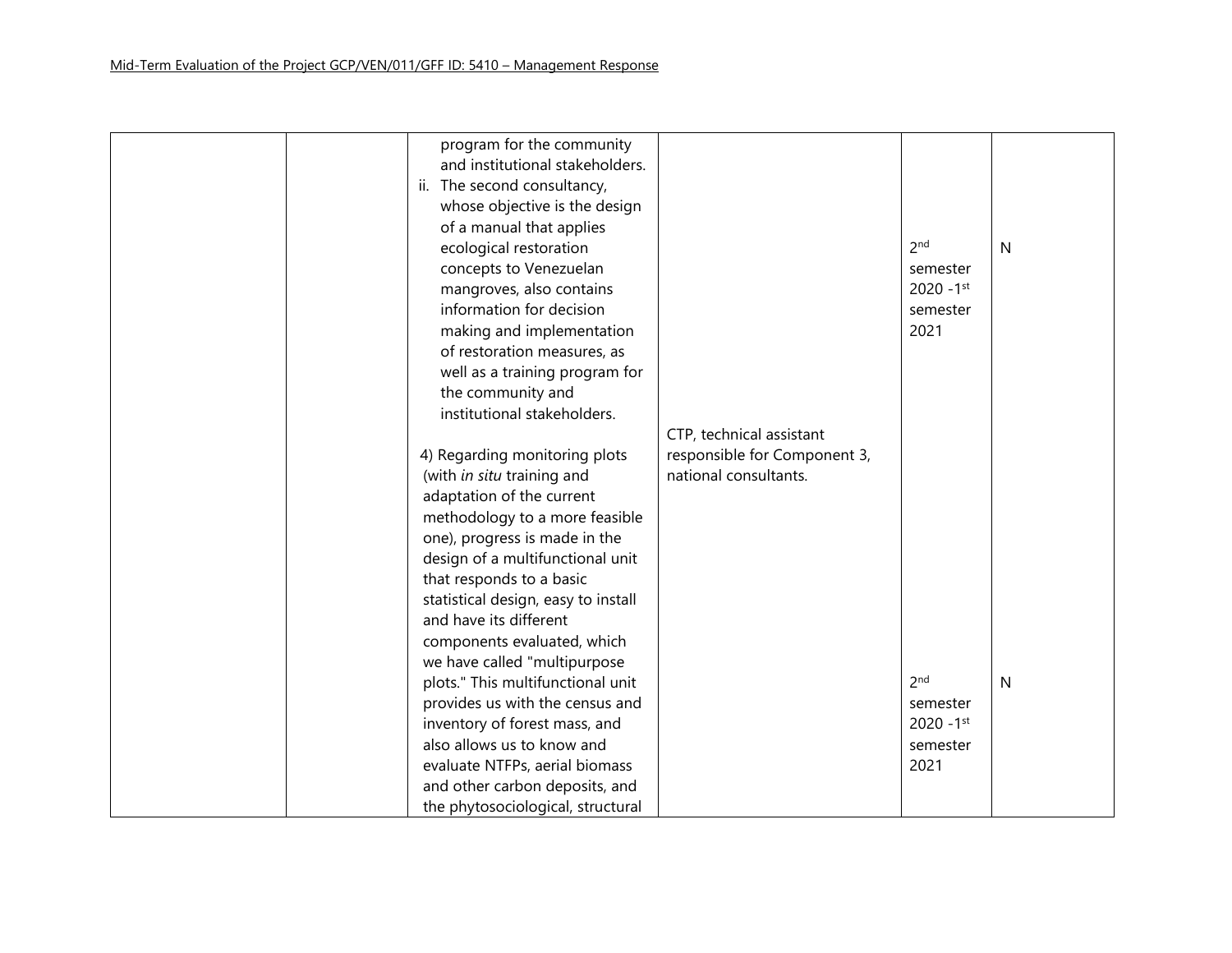| and phenological aspects of the     |                              |                          |  |
|-------------------------------------|------------------------------|--------------------------|--|
| forest, among the most              |                              |                          |  |
| important aspects. For the          |                              |                          |  |
| implementation of this new          |                              |                          |  |
| methodology, SINIIF has             |                              |                          |  |
| designed several cards/forms to     |                              |                          |  |
| be used in field data registration, |                              |                          |  |
| which are easy to handle and        |                              |                          |  |
| incorporate into the system, as     |                              |                          |  |
| well as detailed guidelines for in  |                              |                          |  |
| situ training in the different      |                              | 2 <sub>nd</sub>          |  |
| aspects and topics that need to     |                              | semester                 |  |
| be addressed. Training will         |                              | $2020 - 1$ <sup>st</sup> |  |
| emphasize the correct use of        |                              | semester                 |  |
| measuring instruments, the          |                              | 2021                     |  |
| quality of the measurements and     |                              |                          |  |
| the registration of the data.       |                              |                          |  |
|                                     | CTP, technical assistants of |                          |  |
| 5) Inter-institutional networking   | Components 1 and 2, hired    |                          |  |
| has been developed through the      | consultants involved in the  |                          |  |
| signing of agreements with          | deliverables.                |                          |  |
| stakeholders involved and/or        |                              |                          |  |
| relevant to forest governance,      |                              |                          |  |
| harvesting, conservation,           |                              |                          |  |
| multiple use and sustainable        |                              |                          |  |
| forest management, in order to      |                              |                          |  |
| build institutional and social      |                              |                          |  |
| networks that allow the effective   |                              |                          |  |
| and efficient exchange of           |                              |                          |  |
| information through their           |                              |                          |  |
| integration into SINIIF.            |                              |                          |  |
|                                     |                              |                          |  |
| Furthermore, progress is being      |                              |                          |  |
| made in direct coordination         |                              |                          |  |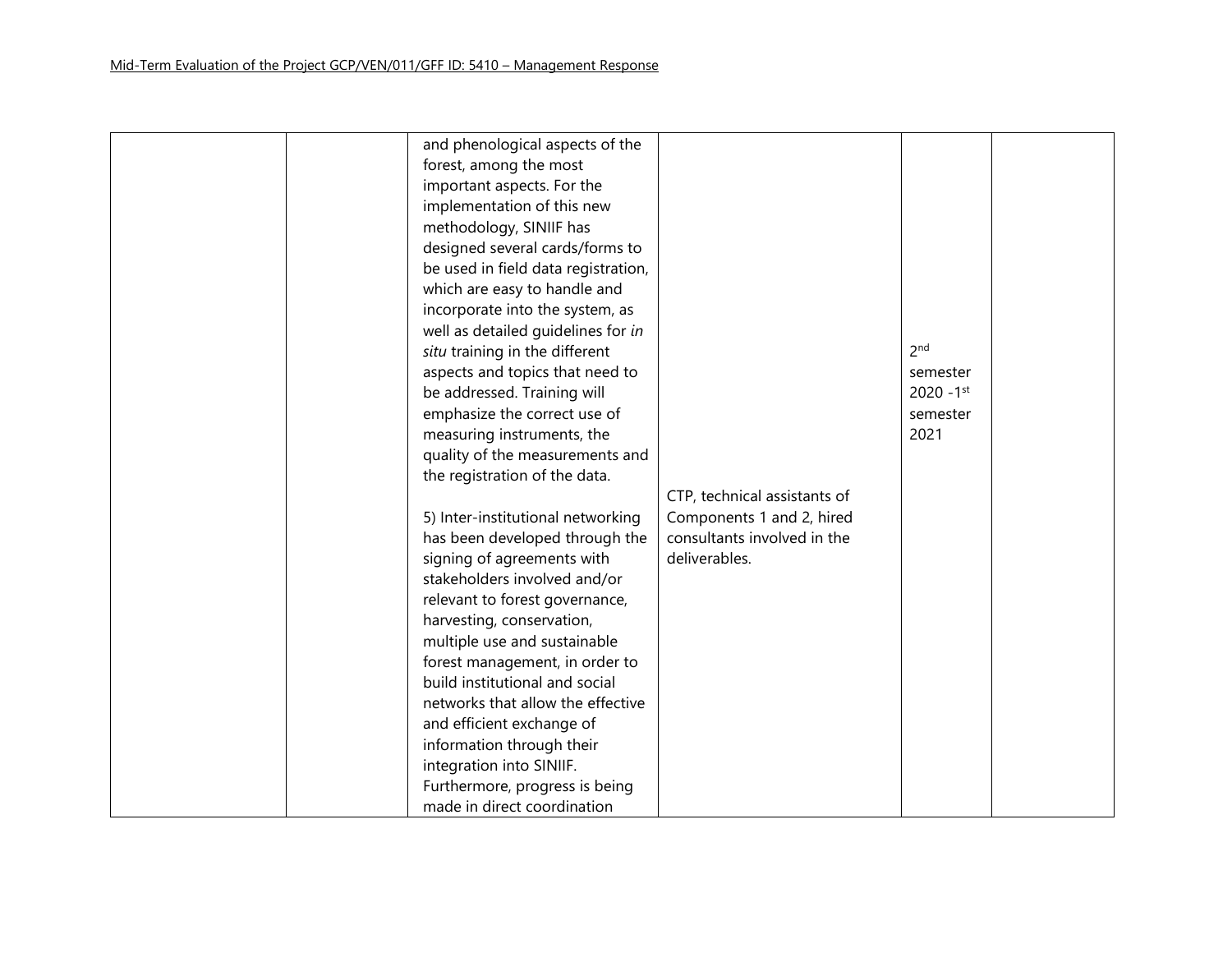| between the State (through          |                                  |                 |   |
|-------------------------------------|----------------------------------|-----------------|---|
| MINEC and ENAFOR) and EPSDC         |                                  |                 |   |
| Tukupu, for the implementation      |                                  |                 |   |
| of forest co-management in an       |                                  |                 |   |
| RFI area.                           |                                  |                 |   |
|                                     | CTP, Project team, FAOVE Office, |                 |   |
| 6) Reviewing of indicators and      | FMAM Focal Operating Point,      |                 |   |
| targets for Components 2 and 3.     | MINEC, ENAFOR, partner           |                 |   |
|                                     | organizations, local             |                 |   |
| Actions:                            | governments, EPSCD Tukupu.       | 2 <sub>nd</sub> | N |
| i. Coordinating with FAO            |                                  | semester        |   |
| Regional Office to obtain           |                                  | $2020 - 2^{nd}$ |   |
| technical advice to review the      |                                  | semester        |   |
| design of indicators and            |                                  | 2021            |   |
| targets for Components 2 and        |                                  |                 |   |
| 3 (Results 2.1, 2.2, 2.3, 3.1, and  |                                  |                 |   |
| 3.2)                                |                                  |                 |   |
| ii. The Project team will present   |                                  |                 |   |
| to the Project's steering           |                                  |                 |   |
| committee a technical               |                                  |                 |   |
| justification with the              |                                  |                 |   |
| respective proposal.                |                                  |                 |   |
| iii. Once approved by the           |                                  |                 |   |
| steering committee, the             |                                  |                 |   |
| technical justification with the    |                                  |                 |   |
| respective proposal will be         |                                  |                 |   |
| submitted to the pertinent          |                                  |                 |   |
| bodies for approval.                |                                  |                 |   |
|                                     | Project team/FAOVE Office,       |                 |   |
| Regarding Suggestion 2 on the       | OTL, M&E consultants, FAO        |                 |   |
| installation of servers to start up | Regional Office, steering        |                 | N |
| SINIIF, the necessary steps are     | committee.                       |                 |   |
| being carried out to materialize    |                                  |                 |   |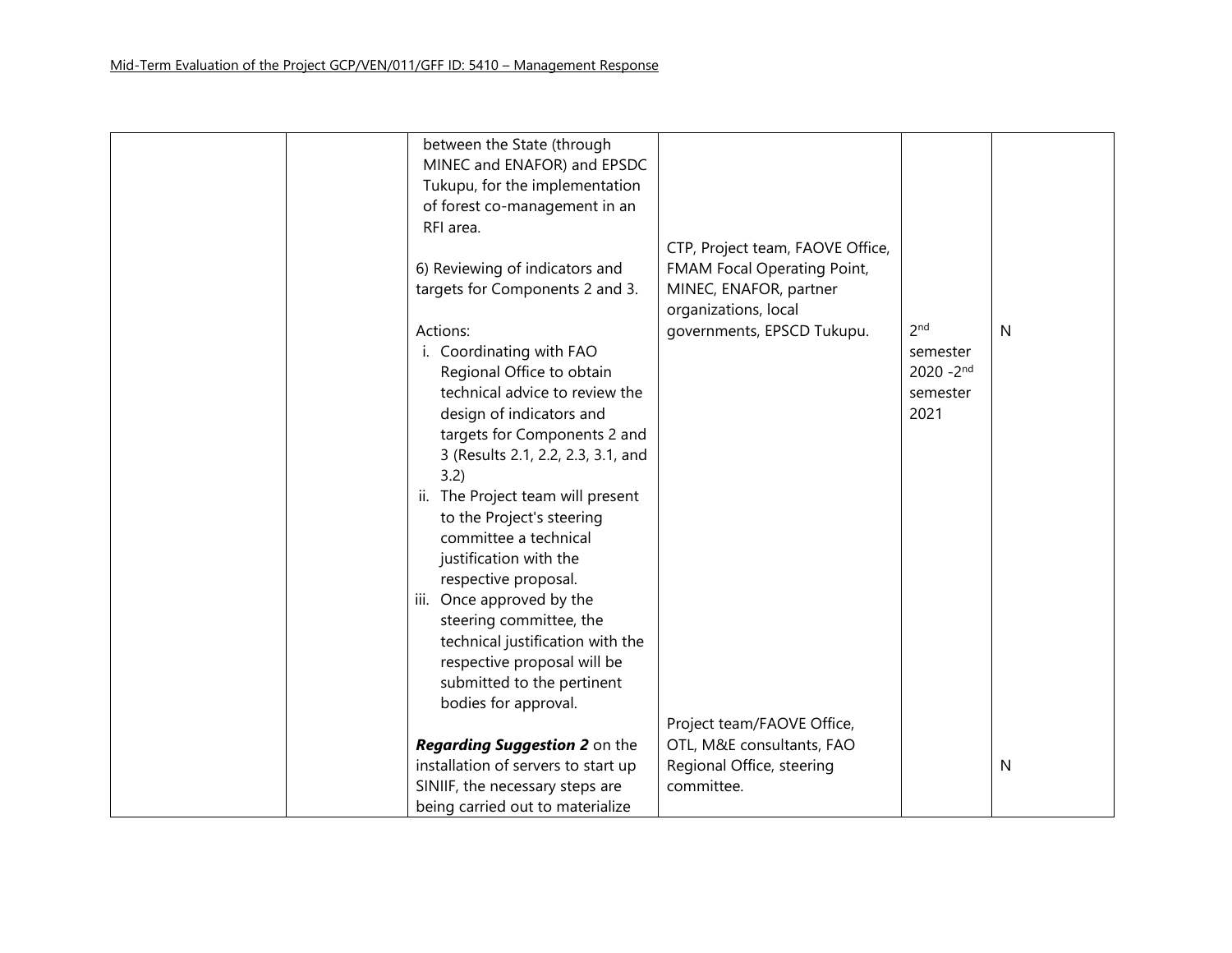|                                       | the installation of servers in the |                                | 1 <sup>st</sup> |    |
|---------------------------------------|------------------------------------|--------------------------------|-----------------|----|
|                                       | area designated by MINEC, as it    |                                | trimester       |    |
|                                       | corresponds according to the       |                                | 2021            |    |
|                                       | initial planning, since MINEC is   |                                |                 |    |
|                                       | the partner and main co-financier  |                                |                 |    |
|                                       | of the Project and the receiver of |                                |                 |    |
|                                       | all materials and equipment of     |                                |                 |    |
|                                       | the Project, upon completion of    |                                |                 |    |
|                                       | such installation.                 |                                |                 |    |
|                                       |                                    | CTP, responsible for Component | December        | N. |
|                                       | <b>Regarding Suggestion 3, the</b> | 1, CENDITEL, Technology Office | $2020 -$        |    |
|                                       | Administration appreciates the     | of MINEC.                      | January         |    |
|                                       | willingness of the evaluators to   |                                | 2021            |    |
|                                       | approve the requested extension    |                                |                 |    |
|                                       | of the Project. The Project team   |                                |                 |    |
|                                       | submitted this request to the      |                                |                 |    |
|                                       | decision-making bodies in 2019,    | Project team, OTL, steering    | June 2020       | N. |
|                                       | and achieved an extension that     | committee, AFAOR, BH, FLO.     |                 |    |
|                                       | runs from April 2021 to            |                                |                 |    |
|                                       | December 2021, with technical      |                                |                 |    |
|                                       | closure in October 2021, and       |                                |                 |    |
|                                       | administrative closure and final   |                                |                 |    |
|                                       | report in December 2021.           |                                |                 |    |
| To the Project team and FAO Venezuela |                                    |                                |                 |    |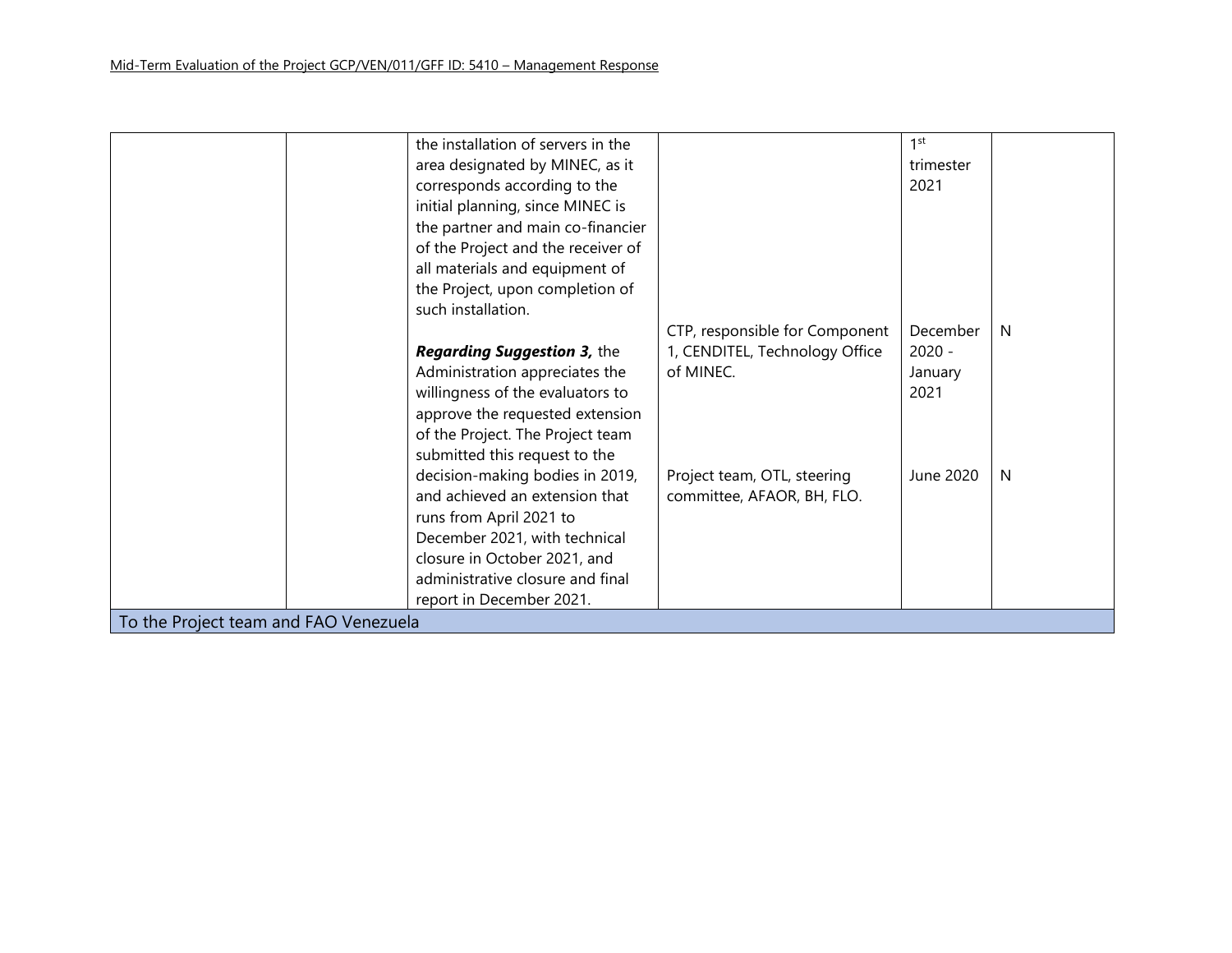| <b>Recommendation 2:</b> | <b>Accepted</b> | The management accepts                | CTP, technical assistant     | From April       | N |
|--------------------------|-----------------|---------------------------------------|------------------------------|------------------|---|
| Developing               |                 | <b>Recommendation 2</b> because it is | responsible for Component 4, | 2020 to          |   |
| mechanisms to            |                 | aligned with the steps that are       | M&E team, communication and  | <b>July 2021</b> |   |
| improve the flow of      |                 | being taken in the Project, as a      | dissemination team, FAOVE    |                  |   |
| internal and external    |                 | Communication and                     | communications assistant.    |                  |   |
| communications           |                 | Dissemination Plan (PCyD)             |                              |                  |   |
| (general public and      |                 | already in place whose                |                              |                  |   |
| consultants) of the      |                 | communications objectives are         |                              |                  |   |
| Project, as well as      |                 | focused on showing the progress,      |                              |                  |   |
| facilitating access to   |                 | results, good practices and           |                              |                  |   |
| relevant information     |                 | lessons learned and achieved by       |                              |                  |   |
| by Project partners.     |                 | the Project:                          |                              |                  |   |
|                          |                 |                                       |                              |                  |   |
| <b>Suggestion:</b>       |                 | - Objective 1: Developing             |                              |                  |   |
| Systematizing, editing   |                 | communication products that           |                              |                  |   |
| and publishing the       |                 | will allow the general public to      |                              |                  |   |
| material (scientific     |                 | understand the scope and              |                              |                  |   |
| research, social,        |                 | objectives of the Project.            |                              |                  |   |
| economic and cultural    |                 | Deliverables: Quarterly               |                              |                  |   |
| benefits of the          |                 | newsletters, Project catalogue,       |                              |                  |   |
| approach, experience     |                 | spots and a documentary               |                              |                  |   |
|                          |                 | about the Project, Infographics       |                              |                  |   |
| with the company         |                 | about the Project, publications       |                              |                  |   |
| TUKUPU,                  |                 | for RRSS. A presentation in           |                              |                  |   |
| methodologies,           |                 | Power point (or similar               |                              |                  |   |
| manuals, etc.)           |                 | program) to be used in                |                              |                  |   |
| generated by the         |                 | institutional and/or community        |                              |                  |   |
| Project.                 |                 | meetings.                             |                              |                  |   |
|                          |                 | - Objective 2: Creating               |                              |                  |   |
|                          |                 | appropriate dissemination             |                              |                  |   |
|                          |                 | channels. Deliverables: Four          |                              |                  |   |
|                          |                 | digital social networks               |                              |                  |   |
|                          |                 | (Instagram, Twitter, Facebook,        |                              |                  |   |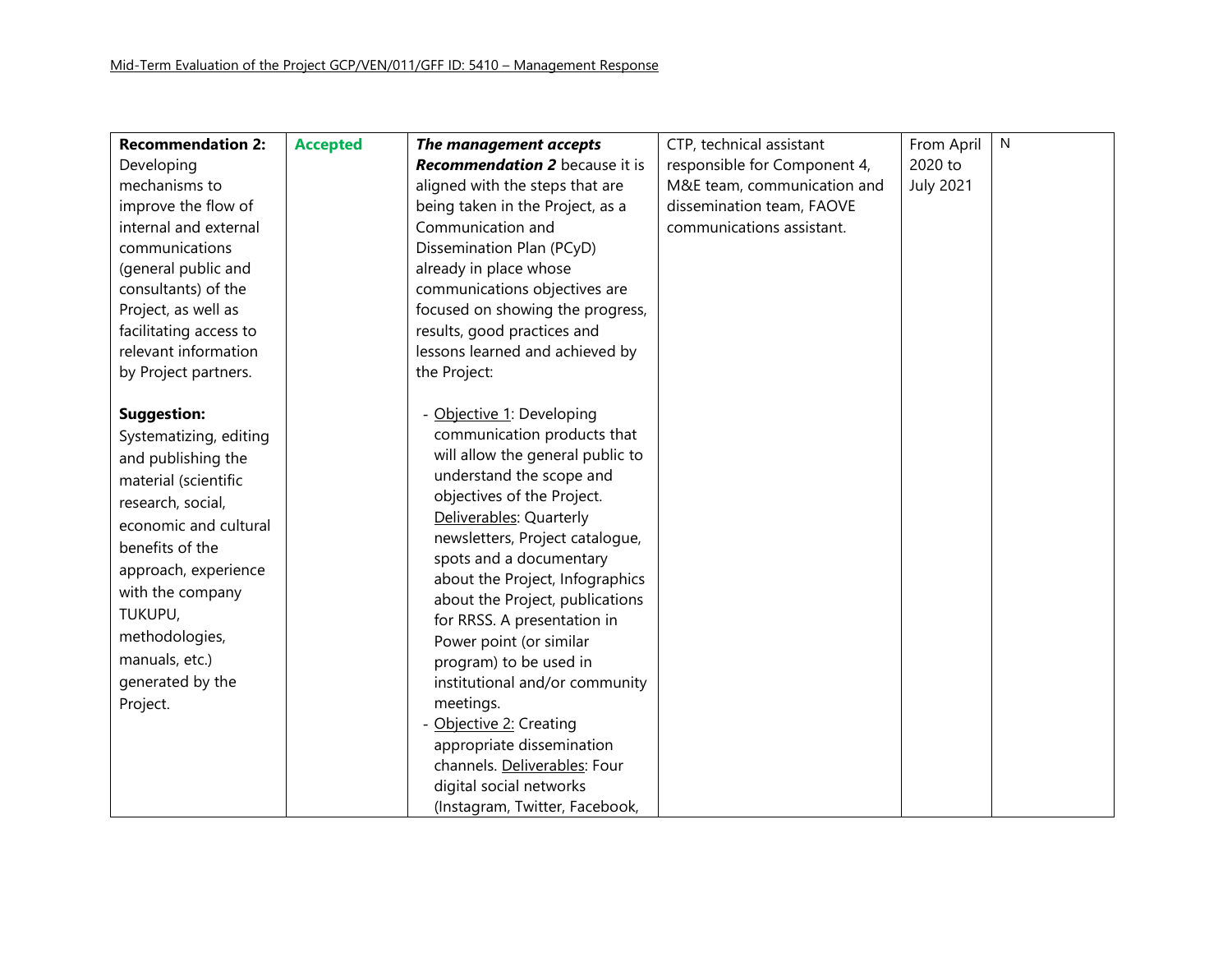| YouTube), bilingual program       |
|-----------------------------------|
| (Spanish/Kariña) of Radio         |
| Comunitaria, close to the RFI,    |
| for an exchange of experiences    |
| and community participation.      |
| Podcast with relevant             |
| information on the progress,      |
| good practices and lessons        |
| learned from the Project. Web     |
| page for the dissemination of     |
| informative/training contents     |
| of the Project.                   |
| - Objective 3: Making visible the |
| role of women in the Project.     |
| Deliverables: Interviews, news    |
| reports and spots about           |
| indigenous women leaders          |
| who participate in the Project.   |
| Bilingual Podcast production to   |
| promote women's participation     |
| in the Project.                   |
| Objective 4: Showing a wide       |
| audience how SINIIF works.        |
| Deliverables: General             |
| infographics of SINIIF,           |
| infographics of each of the       |
| modules that compose it,          |
| interviews and in-depth reports   |
| with those responsible for        |
| SINIIF, as well as with the       |
| beneficiaries and institutions    |
| that participate in the           |
| gathering of information.         |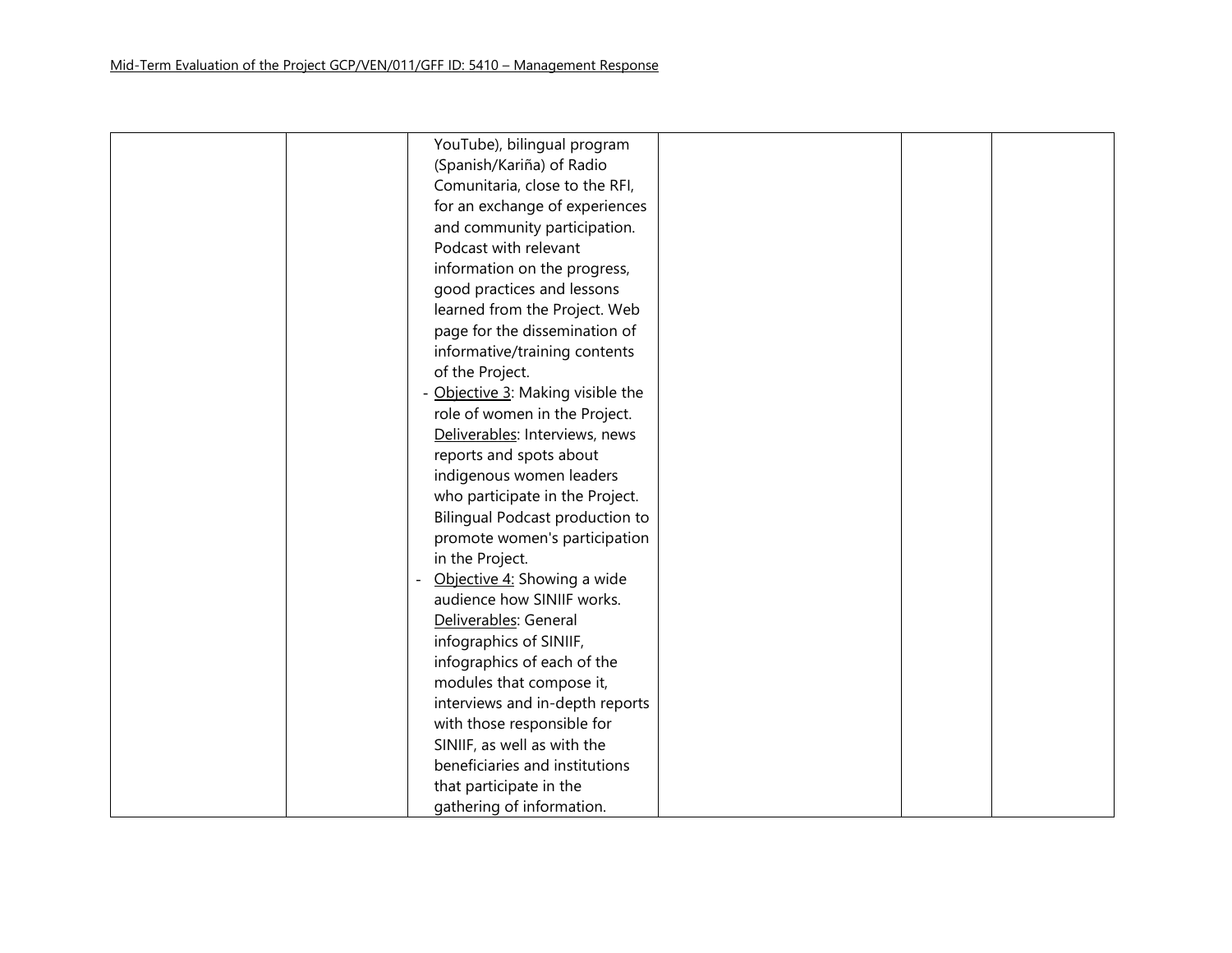| - Objective 5: Making visible     |  |
|-----------------------------------|--|
| community participation           |  |
| initiatives in sustainable forest |  |
| management. Deliverables:         |  |
| Article on the Social Property    |  |
| Company TUKUPU, the               |  |
| National Network of Forest        |  |
| Seeds, the survey of              |  |
| ethnobotanical information        |  |
| where communities and             |  |
| project components participate    |  |
| in the different channels where   |  |
| it is relevant (Project Website,  |  |
| FAO Publications.)                |  |
| - Objective 6: Maximizing the     |  |
| dissemination of the various      |  |
| publications that have            |  |
| emerged from the Project.         |  |
| Deliverables: Publication of      |  |
| eight documents resulting         |  |
| from different Project            |  |
| components in various             |  |
| channels where it is relevant     |  |
| (Project Web Page, FAO            |  |
| Publications.)                    |  |
| - Objective 7: Developing         |  |
| communication products to         |  |
| showcase the innovative           |  |
| strategies contributed by the     |  |
| project for forest restoration.   |  |
| Deliverables: News articles,      |  |
| spots, publications in RRSS       |  |
| about community restoration       |  |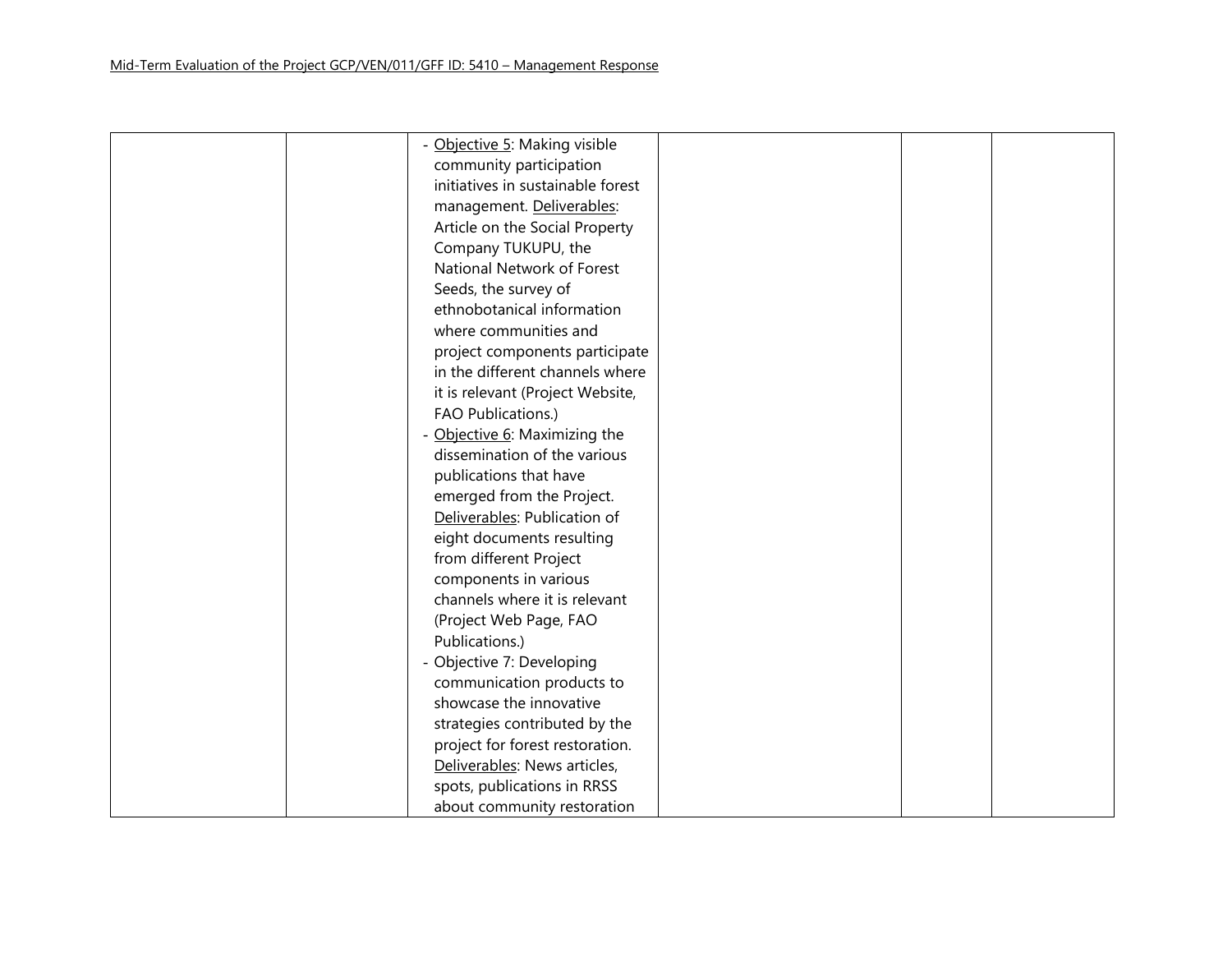|                          |                 | initiatives in degraded forest      |                              |               |              |
|--------------------------|-----------------|-------------------------------------|------------------------------|---------------|--------------|
|                          |                 | areas.                              |                              |               |              |
|                          |                 |                                     |                              |               |              |
|                          |                 | In line with the suggestion         |                              |               |              |
|                          |                 | presented in communication          |                              |               |              |
|                          |                 | objective 6, maximum                |                              |               |              |
|                          |                 | dissemination will be given to the  |                              |               |              |
|                          |                 | various publications that have      |                              |               |              |
|                          |                 | emerged from the Project. We are    |                              |               |              |
|                          |                 | currently in the process of editing |                              |               |              |
|                          |                 | for publication eight documents     |                              |               |              |
|                          |                 | resulting from different Project    |                              |               |              |
|                          |                 | components in various channels      |                              |               |              |
|                          |                 | where it is considered relevant     |                              |               |              |
|                          |                 | (Project Website, FAO's             |                              |               |              |
|                          |                 | automated documentation and         |                              |               |              |
|                          |                 | information system).                |                              |               |              |
|                          |                 |                                     |                              |               |              |
|                          |                 | Major communication effort to       |                              |               |              |
|                          |                 | diffuse the results of the          |                              |               |              |
|                          |                 | interaction with indigenous         |                              |               |              |
|                          |                 | communities, which led to the       |                              |               |              |
|                          |                 | creation of the Direct Communal     |                              |               |              |
|                          |                 |                                     |                              |               |              |
|                          |                 | Social Ownership Company            |                              |               |              |
|                          |                 | (EPSDC) "TUKUPU" that will co-      |                              |               |              |
|                          |                 | manage with the Venezuelan          |                              |               |              |
|                          |                 | State a forest area assigned in the |                              |               |              |
|                          |                 | RFI.                                |                              |               |              |
|                          |                 |                                     |                              |               |              |
| To the Project team      |                 |                                     |                              |               |              |
| <b>Recommendation 3:</b> | <b>Accepted</b> | <b>The Management accepts</b>       | CTP, technical assistant for | December      | $\mathsf{N}$ |
| Implementing a           |                 | <b>Recommendation 3 and</b>         | Component 2, EPSCD           | $2020 - July$ |              |
|                          |                 | appreciates that the evaluation     | Tukupu/hired consultants.    | 2021          |              |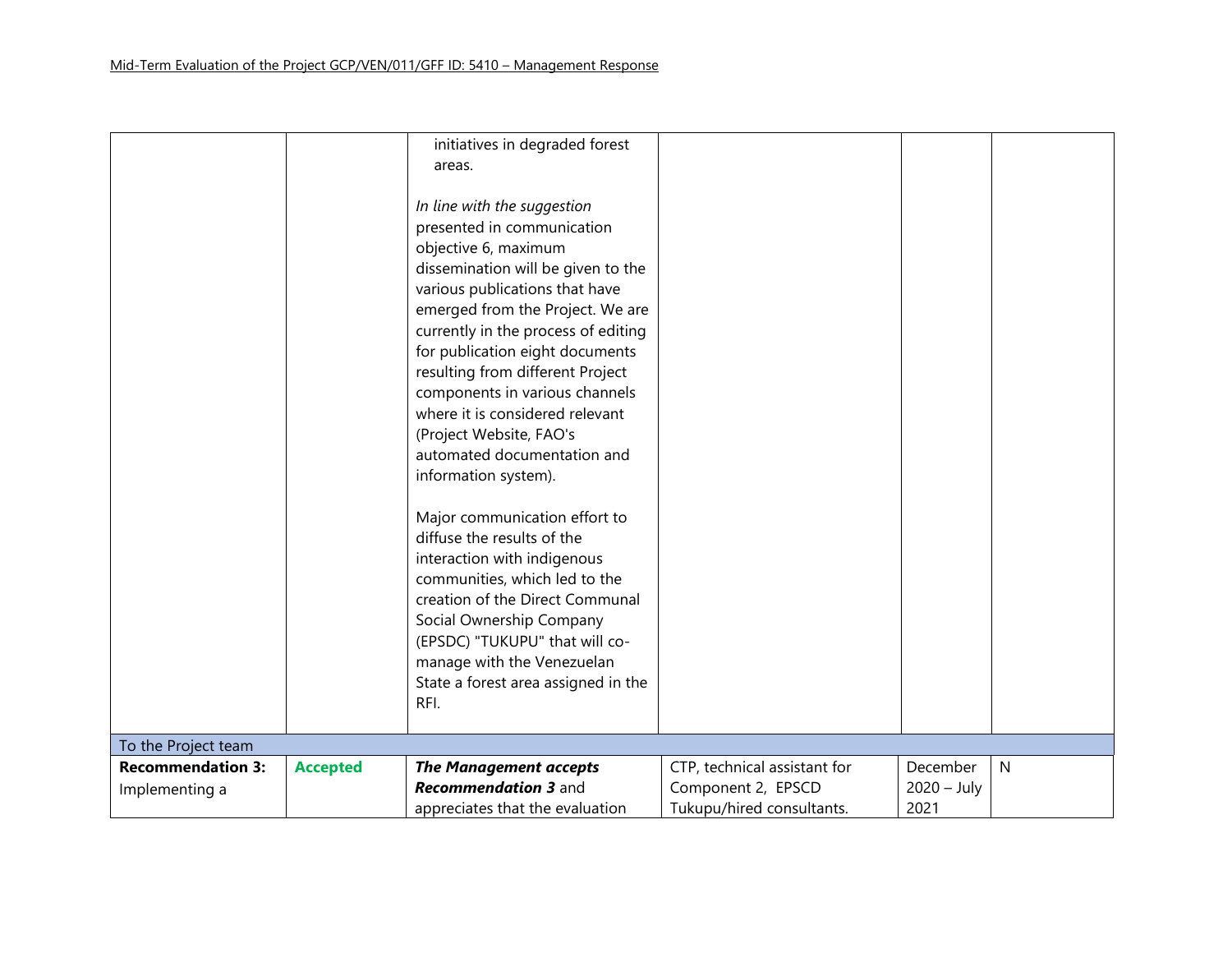| comprehensive             | has highlighted the importance of   |
|---------------------------|-------------------------------------|
| training program for      | a leadership training program,      |
| leaders of the TUKUPU     | whose response is strengthened      |
| company, with a           | by the implementation of the        |
| gender perspective,       | Human Talent Training and Local     |
| inclusion of young        | Knowledge Sharing Dialogue          |
| people and emphasis       | Program currently underway at RFI   |
|                           | as part of the Project's work plan. |
| on the development of     | The program for training human      |
| management skills.        | talents and dialogues for the       |
|                           | exchange of local knowledge is      |
|                           | being implemented. This program     |
| <b>Suggestion: Taking</b> | will strengthen the technical and   |
| advantage of this         | administrative capabilities of the  |
| space to level            | leaders to assume strategic roles   |
| expectations regarding    | in the management of the            |
| the economic and          | indigenous social property          |
| social benefits that the  | company TUKUPU, already             |
|                           | constituted.                        |
| company will have in      | The programmatic content of the     |
| participating             | courses to be taught refers to      |
| communities.              | topics such as: Participation       |
|                           | (inclusion, conflict management     |
|                           | and opportunities to participate);  |
|                           | productive participation            |
|                           | (supporting indigenous              |
|                           | communities in the                  |
|                           | implementation of community         |
|                           | development projects);              |
|                           | agroforestry training, beekeeping   |
|                           | and animal protein production;      |
|                           | organization for the use and        |
|                           | exploitation of forest goods and    |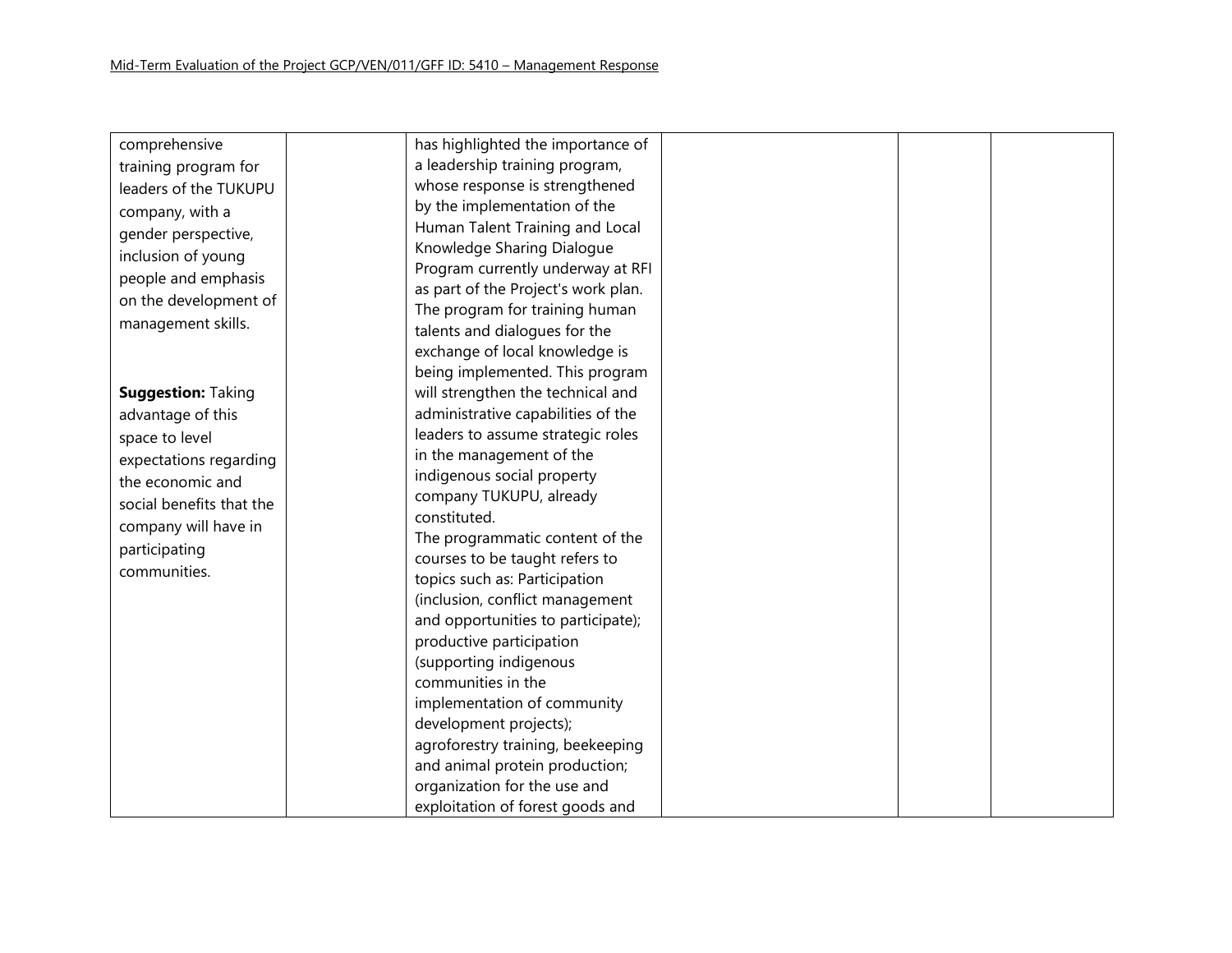|                                       |                 | services; forests as a potential     |                             |          |              |
|---------------------------------------|-----------------|--------------------------------------|-----------------------------|----------|--------------|
|                                       |                 | resource to generate products and    |                             |          |              |
|                                       |                 | services; wood characteristics and   |                             |          |              |
|                                       |                 | properties; units of measurement     |                             |          |              |
|                                       |                 | most currently used in carpentry     |                             |          |              |
|                                       |                 | and handling of carpentry basic      |                             |          |              |
|                                       |                 | tools.                               |                             |          |              |
|                                       |                 | All these workshops are conceived    |                             |          |              |
|                                       |                 | with a gender focus and planned      |                             |          |              |
|                                       |                 | with the participation of the youth  |                             |          |              |
|                                       |                 | of the indigenous community.         |                             |          |              |
|                                       |                 |                                      |                             |          |              |
|                                       |                 | The suggestion is considered         |                             |          |              |
|                                       |                 | pertinent, since the level of        |                             |          |              |
|                                       |                 | expectations among communities       |                             |          |              |
|                                       |                 | in relation to the economic and      |                             |          |              |
|                                       |                 | social benefits that will be         |                             |          |              |
|                                       |                 | provided by the EPSDC Tukupu,        |                             |          |              |
|                                       |                 | are relatively high. In this regard, |                             |          |              |
|                                       |                 | with the implementation of the       |                             |          |              |
|                                       |                 | training program, we expect          |                             |          |              |
|                                       |                 | levelling off leaders and guiding    |                             |          |              |
|                                       |                 | them on the generation of the real   |                             |          |              |
|                                       |                 | economic income and social           |                             |          |              |
|                                       |                 | benefits that they can obtain with   |                             |          |              |
|                                       |                 | good management of the EPSDC         |                             |          |              |
|                                       |                 | Tukupu.                              |                             |          |              |
| To the Project team and FAO Venezuela |                 |                                      |                             |          |              |
| <b>Recommendation 4:</b>              | <b>Accepted</b> | <b>The Management deems</b>          | Project team, FAOVE Office. | March -  | $\mathsf{N}$ |
| Enriching team                        |                 | Recommendation 4 positive, for       |                             | December |              |
| structure with profiles               |                 | the strengthening of the Project     |                             | 2020     |              |
|                                       |                 | team and the Country Office; we      |                             |          |              |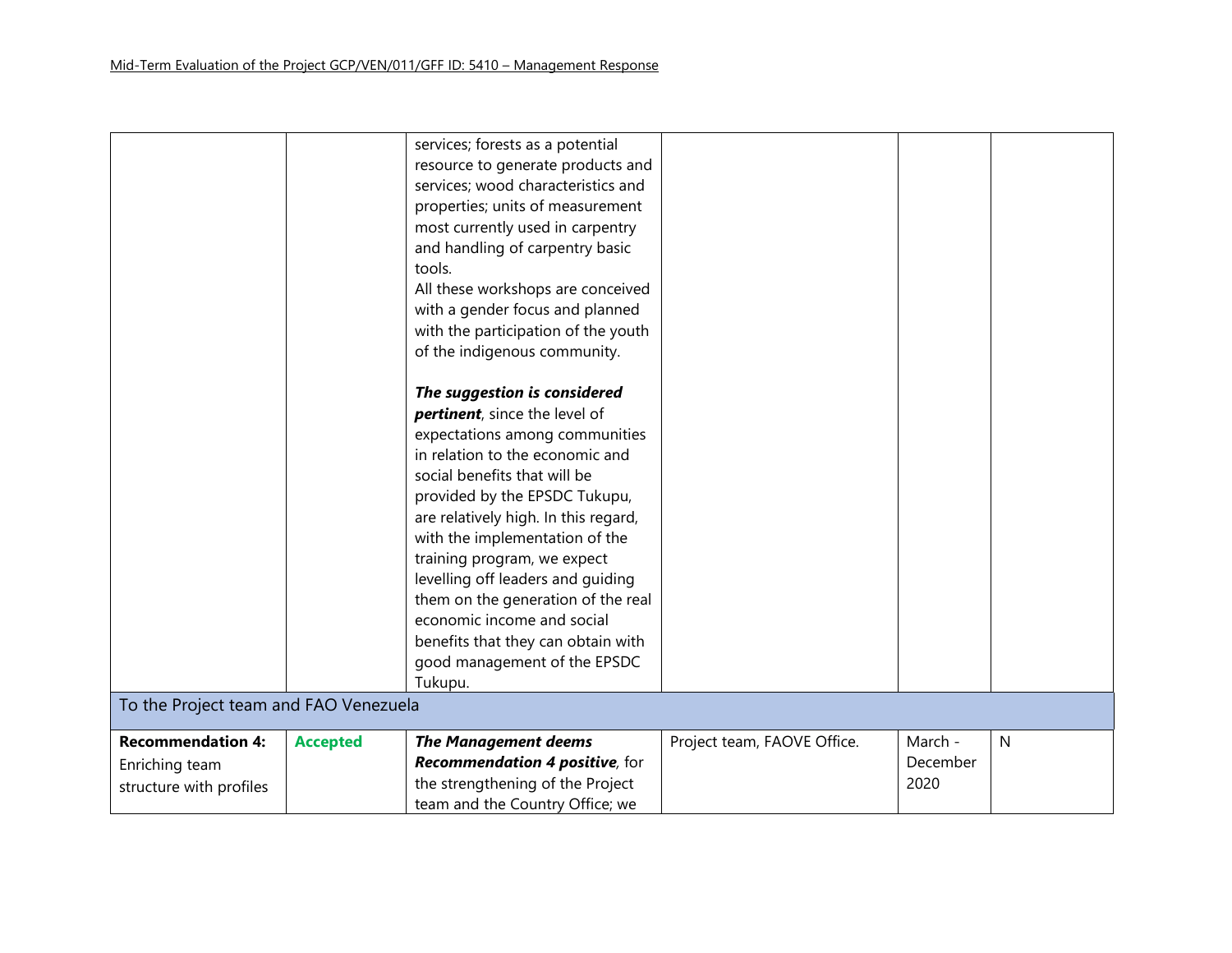| in social sciences and | have moved on regarding this        |  |
|------------------------|-------------------------------------|--|
| communications (e.g.,  | subject with the following actions: |  |
| anthropology or        |                                     |  |
| sociology with         | - To strengthen the formation of    |  |
| experience in gender), | the Project team, we have           |  |
| for the teams to       | incorporated consultants in the     |  |
|                        | area of social sciences and in the  |  |
| provide cross-cutting  | communication and                   |  |
| support to the 4       | dissemination team (an              |  |
| Components of the      | anthropologist specialized in       |  |
| Project.               | communications; a specialist in     |  |
|                        | writing and literature to take      |  |
|                        | care of editing and                 |  |
|                        | documentation, and a specialist     |  |
|                        | in graphic design); the             |  |
|                        | monitoring and follow-up area       |  |
|                        | has been strengthened with the      |  |
|                        | incorporation of two specialists    |  |
|                        | in the social area (a Bachelor in   |  |
|                        | International Studies and a         |  |
|                        | Bachelor in Administration, both    |  |
|                        | trained in the area of project      |  |
|                        | planning and monitoring).           |  |
|                        |                                     |  |
|                        | - We approved the incorporation     |  |
|                        | of a consultancy to consolidate     |  |
|                        | the attention to gender equality    |  |
|                        | (conceived as a cross-cutting       |  |
|                        | dimension), with a profile in the   |  |
|                        | area of social sciences,            |  |
|                        | education or similar, with          |  |
|                        | complementary studies in            |  |
|                        | gender.                             |  |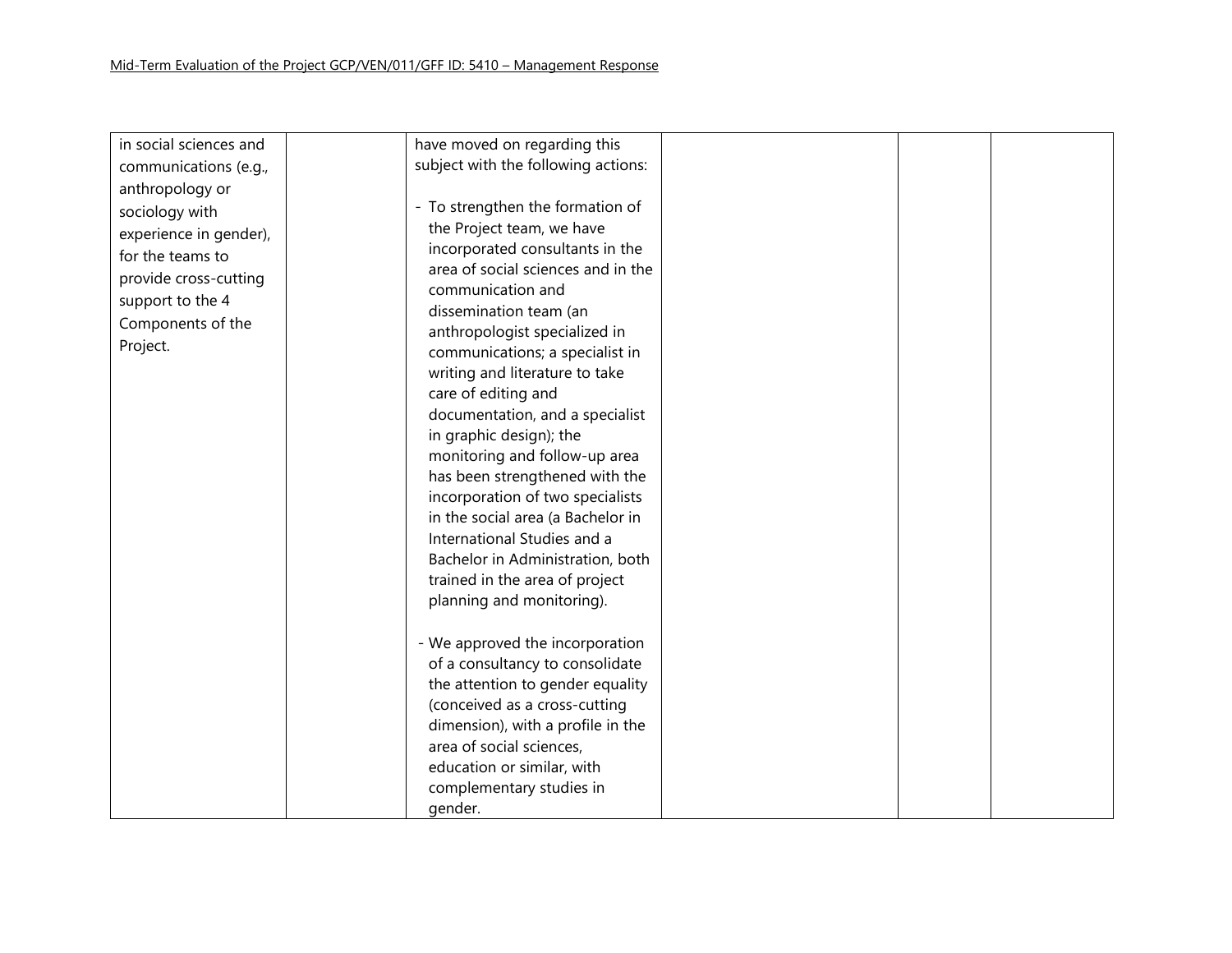| To the FAO Regional Office                                                                                                                                                              |                 |                                                                                                                                                                                                                                                                                                                                                                                                                                                                                                                      |                                                                                                                                                   |                                              |              |  |  |
|-----------------------------------------------------------------------------------------------------------------------------------------------------------------------------------------|-----------------|----------------------------------------------------------------------------------------------------------------------------------------------------------------------------------------------------------------------------------------------------------------------------------------------------------------------------------------------------------------------------------------------------------------------------------------------------------------------------------------------------------------------|---------------------------------------------------------------------------------------------------------------------------------------------------|----------------------------------------------|--------------|--|--|
| <b>Recommendation 5:</b><br>Strengthening<br>technical support in<br>the management of<br>the GEF project cycle<br>and the inclusion of<br>cross-cutting<br>perspectives.               | <b>Accepted</b> | <b>The Management supports</b><br><b>Recommendation 5 and</b><br>expresses its willingness to<br>coordinate, as necessary, with the<br>FAO Regional Office to strengthen<br>the capabilities of the teams<br>responsible for the formulation<br>and implementation of national<br>projects, as a way to reinforce<br>technical knowledge, particularly<br>with regard to result-based<br>management, gender and<br>indigenous peoples<br>mainstreaming, and other topics<br>of interest stated by national<br>teams. | FAO Regional Office                                                                                                                               | October<br>$2020 -$<br>September<br>2021     | $\mathsf{N}$ |  |  |
| 2. Strategic Recommendations                                                                                                                                                            |                 |                                                                                                                                                                                                                                                                                                                                                                                                                                                                                                                      |                                                                                                                                                   |                                              |              |  |  |
| To the Project team, partner institutions and FAO Venezuela                                                                                                                             |                 |                                                                                                                                                                                                                                                                                                                                                                                                                                                                                                                      |                                                                                                                                                   |                                              |              |  |  |
| <b>Recommendation 6:</b><br>Designing and<br>implementing an exit<br>strategy aimed at<br>ensuring the<br>sustainability of the<br>effects and processes<br>driven by the Project. This | <b>Accepted</b> | <b>The Management welcomes</b><br><b>Recommendation 6</b> , and in this<br>regard advances the following:<br>i. Hiring of a consultancy to put<br>forward a proposal of technical<br>norms for Criteria and<br>Indicators (C&I) of                                                                                                                                                                                                                                                                                   | Project team, FAOVE Office,<br><b>GEF Operational Focal Point,</b><br>MINEC, ENAFOR, partner<br>organizations, local<br>governments/ EPSCD Tukupu | From<br>November<br>2020 to<br>March<br>2021 | N<br>N       |  |  |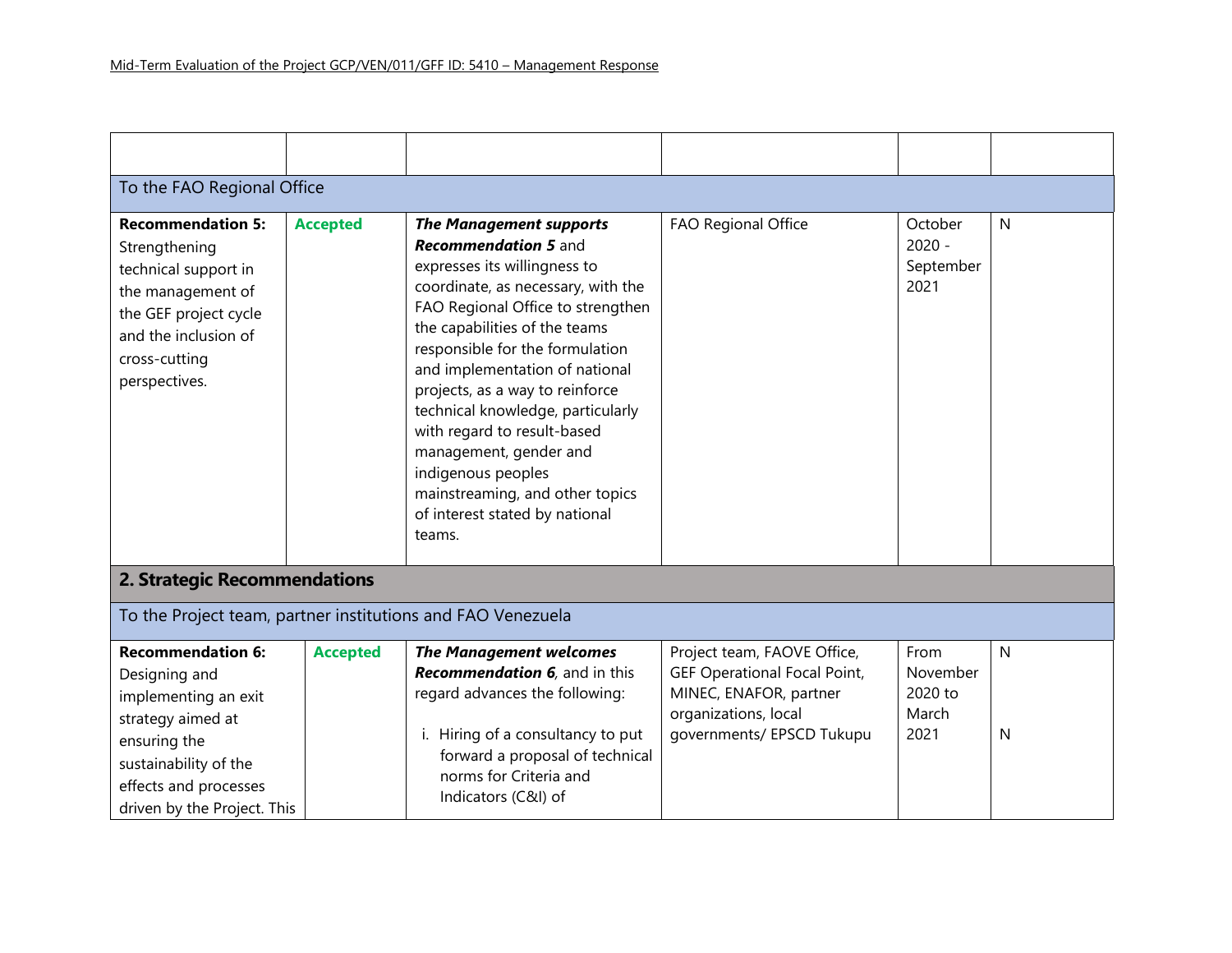| should include the             | environmental and social                                    |          |   |
|--------------------------------|-------------------------------------------------------------|----------|---|
| following lines of action      | sustainability of the forest                                |          |   |
| at least:                      | heritage. This will allow us to                             |          |   |
|                                | establish the bases of a                                    |          |   |
| - Incidence aimed at the       | national program of                                         |          |   |
| institutional anchoring        | certification for Sustainable                               |          |   |
| of the effects and             | Forest Management (SFM) by                                  |          |   |
| processes promoted by          | the People's Ministry with                                  |          |   |
| the Project through            | environmental competence.                                   |          |   |
| decrees, regulations,          | The SFM will give added value                               |          |   |
| public programs, etc.          | to the products and services of                             |          |   |
|                                | the forest heritage. The                                    |          |   |
| - Inter-institutional          | proposal for regulation of the                              |          |   |
| networking (work               | criteria and indicators of                                  |          |   |
| tables, coordination           | environmental and social                                    |          |   |
| spaces, among others.)         | sustainability of the country's                             |          |   |
|                                | forest heritage will be<br>submitted for review and         |          |   |
| - Agreements for the           |                                                             |          |   |
| maintenance and                | approval by the pertinent<br>stakeholders and institutions. |          |   |
| permanent updating of          |                                                             |          |   |
| SINIIF and other Project       | Hiring of a consultancy to<br>ii.                           | November |   |
| outcomes.                      | prepare a Reduced Impact                                    | 2020     | N |
|                                | Harvesting Manual for                                       |          |   |
| - Alternatives for             | Sustainable Forest                                          |          |   |
| subsequent financing.          | Management in Venezuela                                     |          |   |
|                                | that will contribute to the                                 |          |   |
|                                | education and training of both                              |          |   |
| <b>Suggestion: Maintaining</b> | the technical personnel from                                |          |   |
| the active support of the      | government agencies who will                                |          |   |
| FAO Representation in          | be responsible for supervising                              |          |   |
| Venezuela in the design        | forests use, and the people                                 |          |   |
|                                |                                                             |          |   |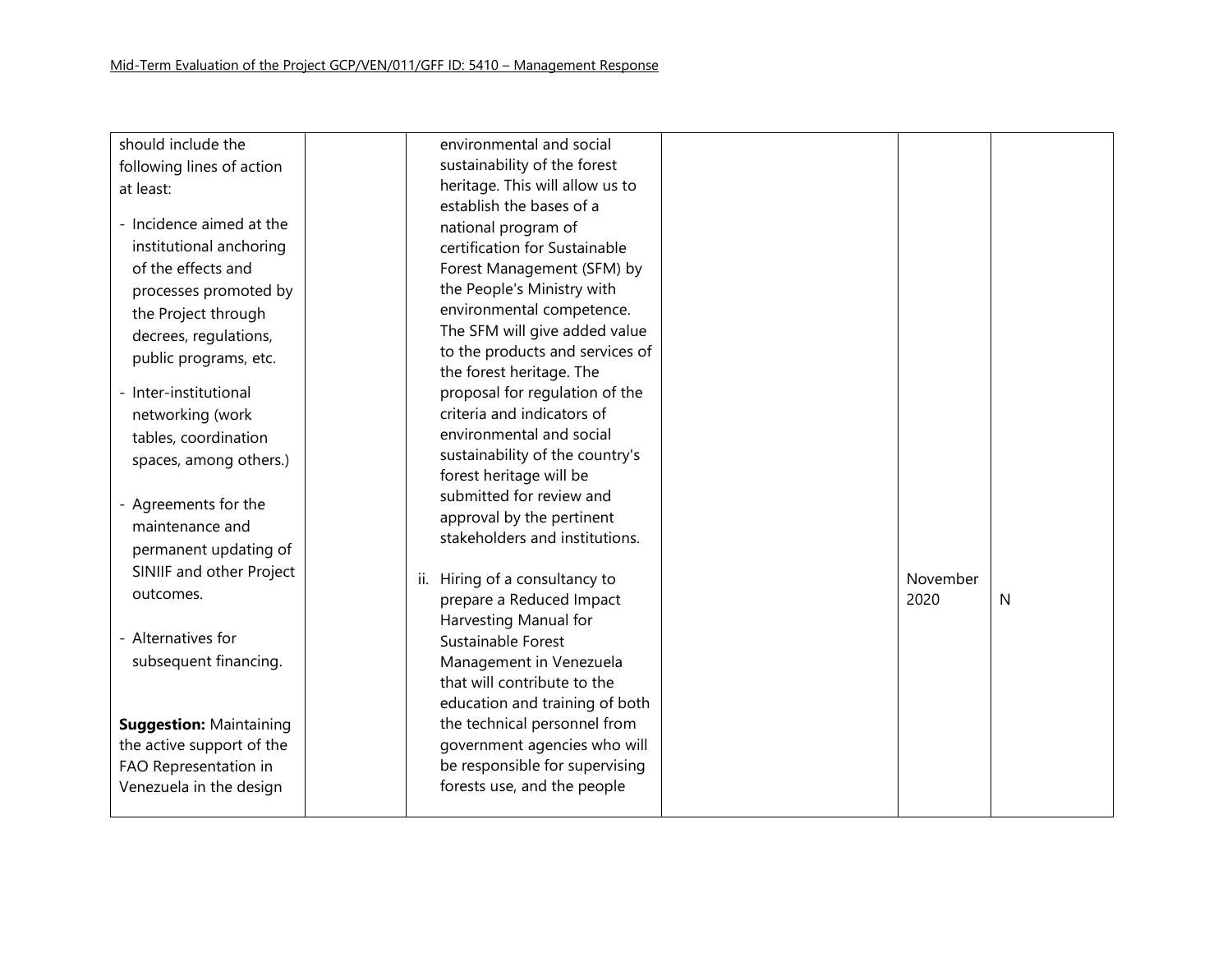#### Mid-Term Evaluation of the Project GCP/VEN/011/GFF ID: 5410 – Management Response

| of public policies    | who will actually handle the        |                 |   |
|-----------------------|-------------------------------------|-----------------|---|
| supporting processes. | forests.                            |                 |   |
|                       |                                     |                 |   |
|                       | iii. Fostering the participation of | Permanent       |   |
|                       |                                     |                 |   |
|                       | the indigenous communities          |                 | N |
|                       | that live in the area with          |                 |   |
|                       | regard to decision making and       |                 |   |
|                       | social, economic and                |                 |   |
|                       | environmental benefits              |                 |   |
|                       | materialized by creating a          |                 |   |
|                       | strategic alliance between the      |                 |   |
|                       | Venezuelan State and the            |                 |   |
|                       |                                     |                 |   |
|                       | EPSDC TUKUPU, who will be           |                 |   |
|                       | granted the areas for               |                 |   |
|                       | community sustainable forest        |                 |   |
|                       | management.                         |                 |   |
|                       |                                     |                 |   |
|                       | iv. Holding an inter-institutional  | 2 <sub>nd</sub> |   |
|                       | workshop with all stakeholders      | trimester       |   |
|                       | involved in the Project to          | 2021            | N |
|                       |                                     |                 |   |
|                       | establish agreements for a          |                 |   |
|                       | sustainability strategy of the      |                 |   |
|                       | products generated by the           |                 |   |
|                       | Project. The respective exit        |                 |   |
|                       | plan with dates and budgets         |                 |   |
|                       | will be generated with the          |                 |   |
|                       | responsible people.                 |                 |   |
|                       |                                     |                 |   |
|                       |                                     |                 |   |
|                       | v. Implementing the necessary       | Permanent       |   |
|                       | coordination to move forward        |                 | N |
|                       | with the process of                 |                 |   |
|                       | participatory governance in         |                 |   |
|                       | forest matters in Venezuela,        |                 |   |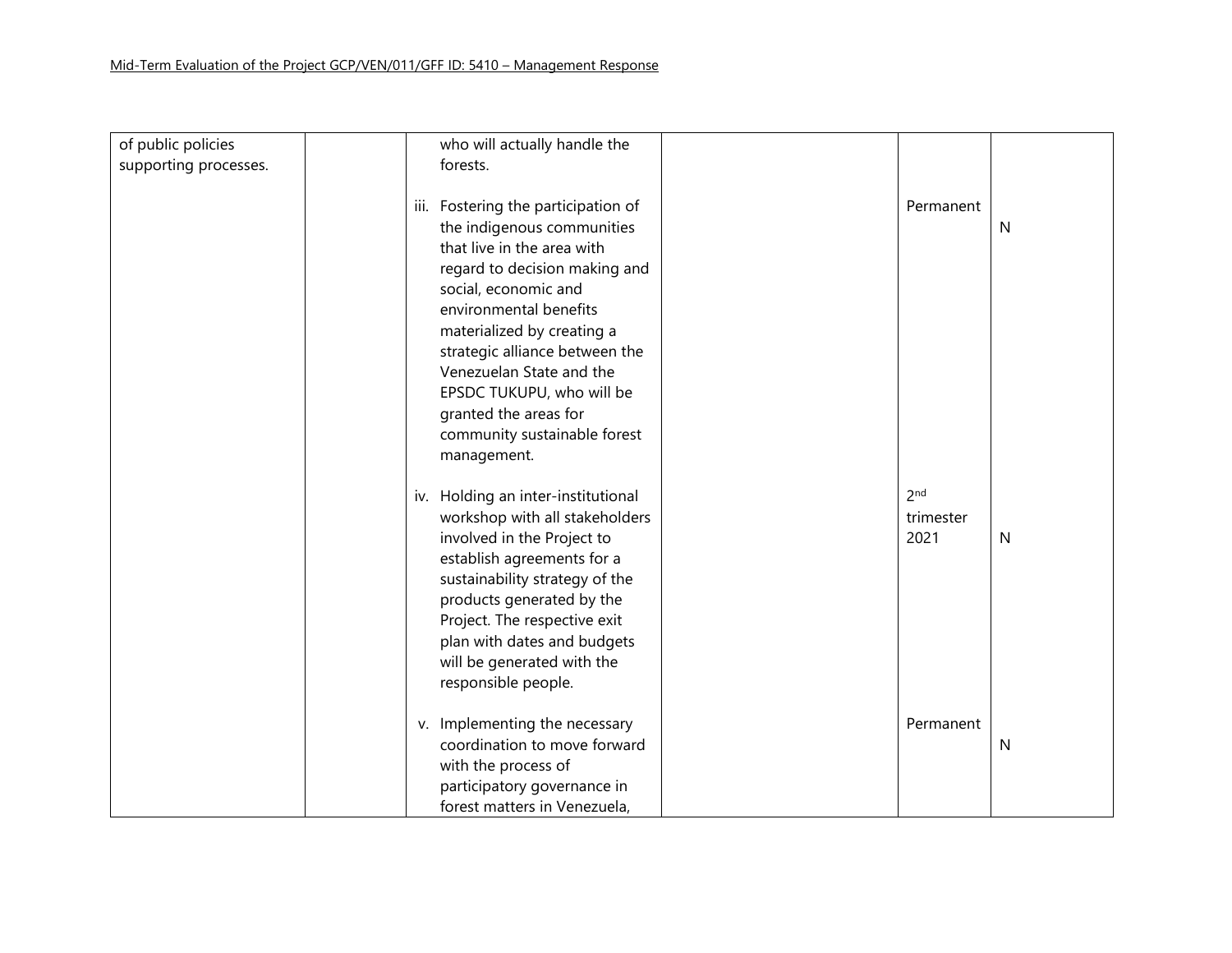|                                                                                                                                                                                                                                                                                                                   |                              | through the development of a<br>common agenda for the<br>institutional, social and<br>economic sustainability of<br>forest resources.<br>vi. The FAO Representation in the<br>country is making the<br>necessary efforts to promote<br>coordination spaces to<br>support the design of public<br>policies.                                                                                                                                                                                                                                                                          |                                                                                                                                     | Permanent                                |              |
|-------------------------------------------------------------------------------------------------------------------------------------------------------------------------------------------------------------------------------------------------------------------------------------------------------------------|------------------------------|-------------------------------------------------------------------------------------------------------------------------------------------------------------------------------------------------------------------------------------------------------------------------------------------------------------------------------------------------------------------------------------------------------------------------------------------------------------------------------------------------------------------------------------------------------------------------------------|-------------------------------------------------------------------------------------------------------------------------------------|------------------------------------------|--------------|
| To the Project team, partner institutions and FAO Venezuela                                                                                                                                                                                                                                                       |                              |                                                                                                                                                                                                                                                                                                                                                                                                                                                                                                                                                                                     |                                                                                                                                     |                                          |              |
| <b>Recommendation 7:</b><br>Compiling or generating<br>information to make an<br>economic, environmental<br>and social assessment of<br>the potential of the<br>Imataca Forest Reserve,<br>and put together a<br>proposal to obtain<br>financing mechanisms in<br>line with the country's<br>strategic interests. | <b>Partially</b><br>accepted | <b>The Management partially</b><br>accepts this recommendation,<br>since partner institutions<br>(MINEC) agreed to make the<br>following modification to the<br>wording of Recommendation 7:<br>Compiling or generating<br>information to have an economic,<br>environmental and social<br>evaluation of the potential of the<br>Imataca Forest Reserve, and<br>developing a financing mechanism<br>proposal aligned with the strategic<br>interests of the country, always<br>maintaining the national principle<br>of non-participation in Clean<br>Development Mechanisms (CDM). | Technical assistant responsible<br>for Component 1/ hired<br>consultants involved/partner<br>organizations, MINEC, FAOVE<br>Office. | From<br>December<br>2021 to<br>June 2021 | $\mathsf{N}$ |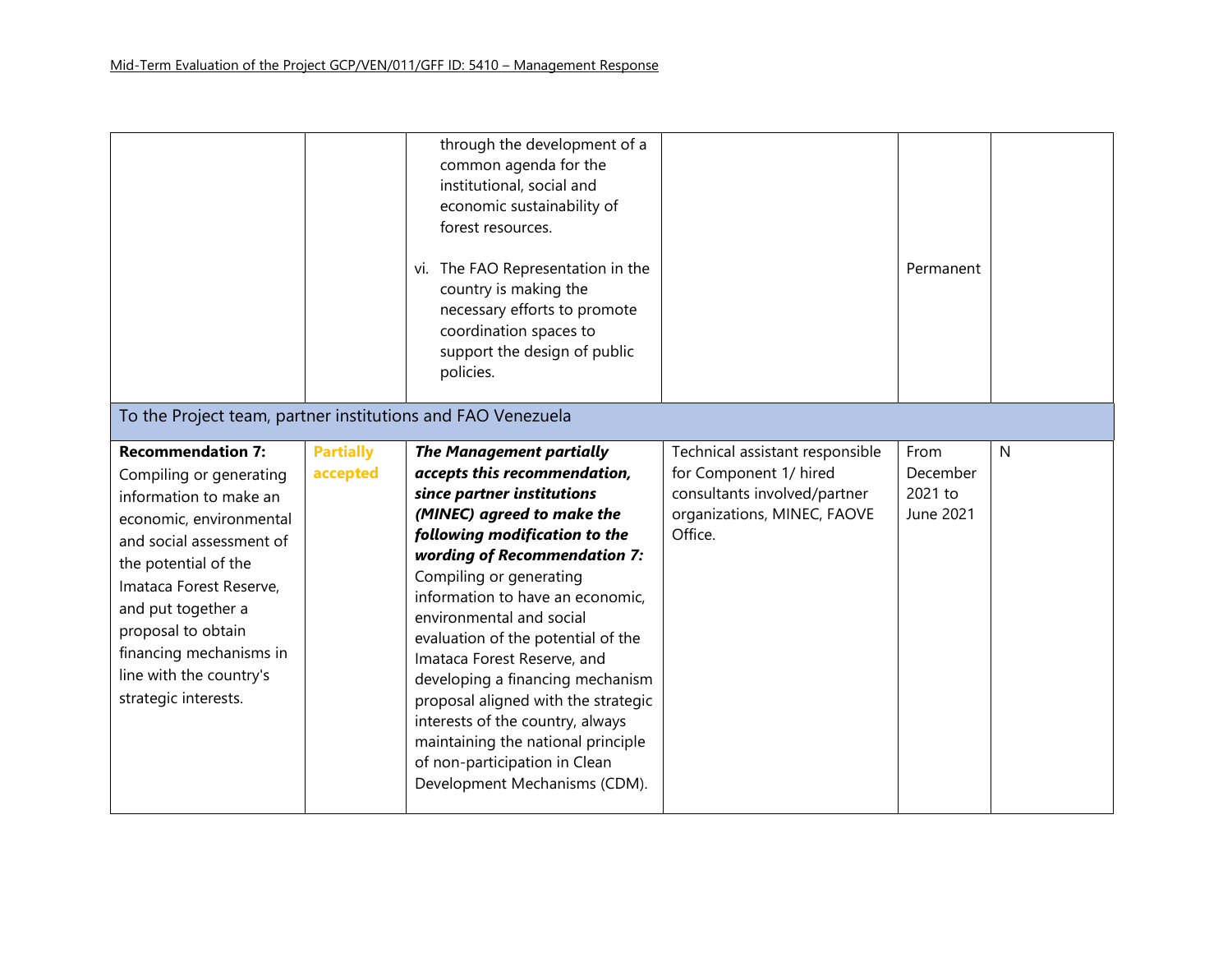|                            |                 | The strategies to be followed will   |                     |                  |   |
|----------------------------|-----------------|--------------------------------------|---------------------|------------------|---|
|                            |                 | be aimed at making studies.          |                     |                  |   |
|                            |                 |                                      |                     |                  |   |
|                            |                 |                                      |                     |                  |   |
|                            |                 | The pertinent studies for the        |                     |                  |   |
|                            |                 | environmental and economic           |                     |                  |   |
|                            |                 | evaluation of different direct use   |                     |                  |   |
|                            |                 | values (extractive, non-extractive), |                     |                  |   |
|                            |                 | indirect use values (biodiversity    |                     |                  |   |
|                            |                 | conservation, environmental          |                     |                  |   |
|                            |                 | services), and legacy and existence  |                     |                  |   |
|                            |                 | option values (threatened and        |                     |                  |   |
|                            |                 | endangered species) of the           |                     |                  |   |
|                            |                 | Imataca Forest Reserve, will be      |                     |                  |   |
|                            |                 | made.                                |                     |                  |   |
|                            |                 |                                      |                     | $1$ st           | N |
|                            |                 | These studies will feed the SINIIF   |                     |                  |   |
|                            |                 | database, and we hope that they      |                     | semester         |   |
|                            |                 | can provide the basis for decision   |                     | 2021             |   |
|                            |                 | making on RFI conservation.          |                     |                  |   |
| To FAO Venezuela           |                 |                                      |                     |                  |   |
|                            |                 |                                      |                     |                  |   |
| <b>Recommendation 8:</b>   | <b>Accepted</b> | <b>The Administration welcomes</b>   | <b>FAOVE Office</b> | From             | S |
| Devise an internal         |                 | <b>Recommendation 8</b> , as we need |                     | September        |   |
| training plan to promote   |                 | to have technical tools that will    |                     | 2020 to          |   |
| the development of         |                 | facilitate the incorporation of the  |                     | <b>July 2021</b> |   |
| institutional capabilities |                 | gender perspective in institutional  |                     |                  |   |
| on the inclusion of the    |                 | settings and in participatory        |                     |                  |   |
| gender dimension during    |                 | processes with rural communities.    |                     |                  |   |
| the cycle of projects      |                 |                                      |                     |                  |   |
| being implemented and      |                 | In this regard, the Representation   |                     |                  |   |
| to be implemented.         |                 | Office in Venezuela (FAOVE) is       |                     |                  |   |
|                            |                 | strengthening its work teams in      |                     |                  |   |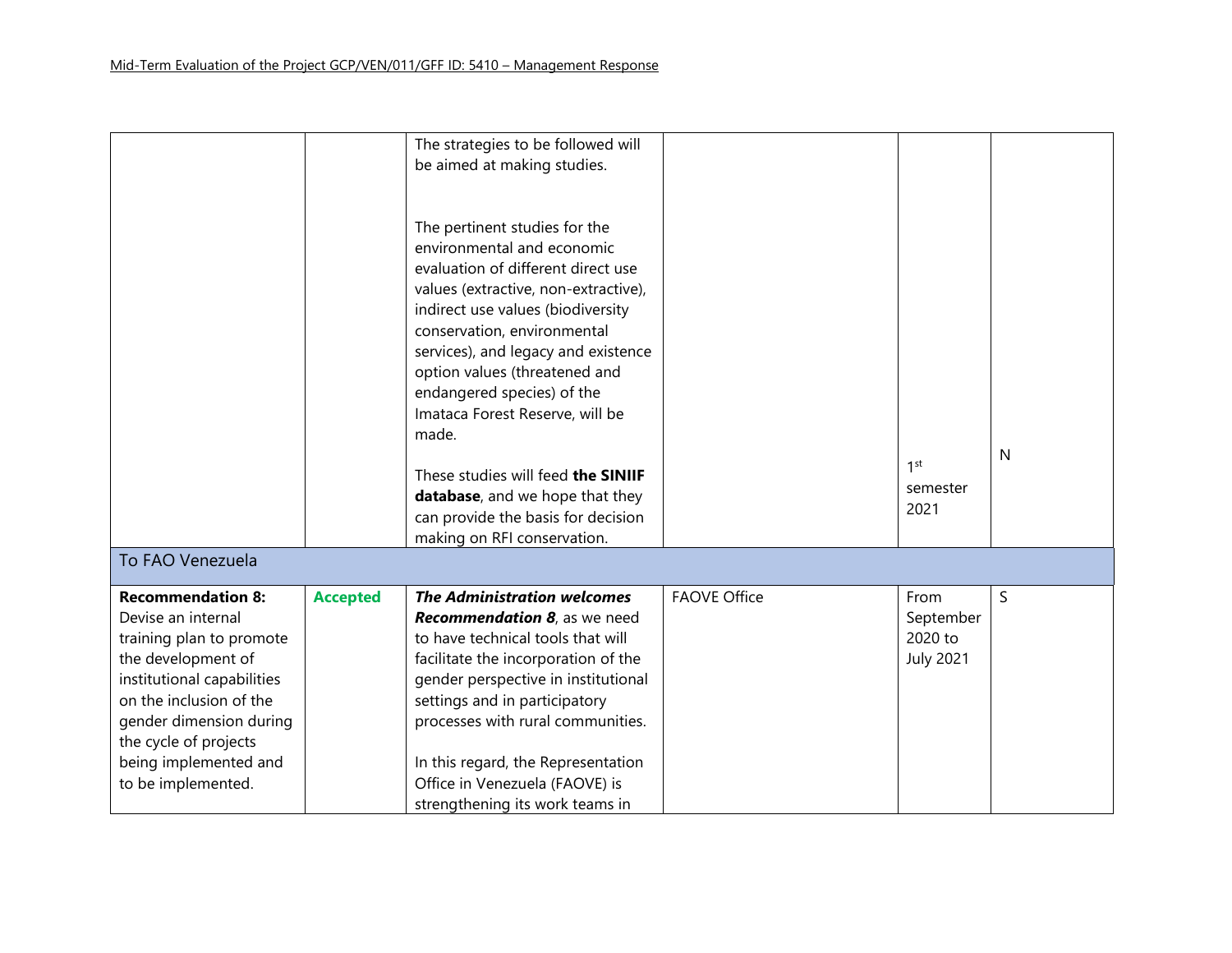| this area, coordinating with the      |                                  |           |   |
|---------------------------------------|----------------------------------|-----------|---|
| Gender Officer of the FAO             |                                  |           |   |
| Regional Office and its team, as      |                                  |           |   |
| well as with the Gender Focal Point   |                                  |           |   |
| (GFP) assigned in the                 |                                  |           |   |
| representation to identify good       |                                  |           |   |
| practices in gender mainstreaming     |                                  |           |   |
| and effective practices for           |                                  |           |   |
| strengthening the capability of       |                                  |           |   |
| women to equally participate in all   |                                  |           |   |
| FAO projects. Also, work is being     |                                  |           |   |
| done on a plan for the promotion      |                                  |           |   |
| and awareness raising of gender       |                                  |           |   |
| equality that will take into          |                                  |           |   |
| consideration FAO's gender policy     |                                  |           |   |
| and allow the development of          |                                  |           |   |
| capabilities to address gender        |                                  |           |   |
| issues with the available FAO tools.  |                                  |           |   |
|                                       |                                  |           |   |
| Furthermore, specialist consultants   |                                  |           |   |
| have been integrated into the         |                                  |           |   |
| FAOVE team associated with            |                                  |           |   |
| projects where gender equality is     |                                  |           |   |
| systematically addressed and          |                                  |           |   |
| women's empowerment is the            |                                  |           |   |
| main objective of specific activities |                                  |           |   |
| that have been commissioned to        |                                  |           |   |
| the FAOVE team for                    |                                  |           |   |
| implementation. These specialists,    |                                  |           | N |
| together with the PFG, will           | Project team, hired consultants. | September |   |
| collaborate in the necessary          |                                  | 2020      |   |
| coordination to plan and              |                                  |           |   |
| implement an internal training        |                                  |           |   |